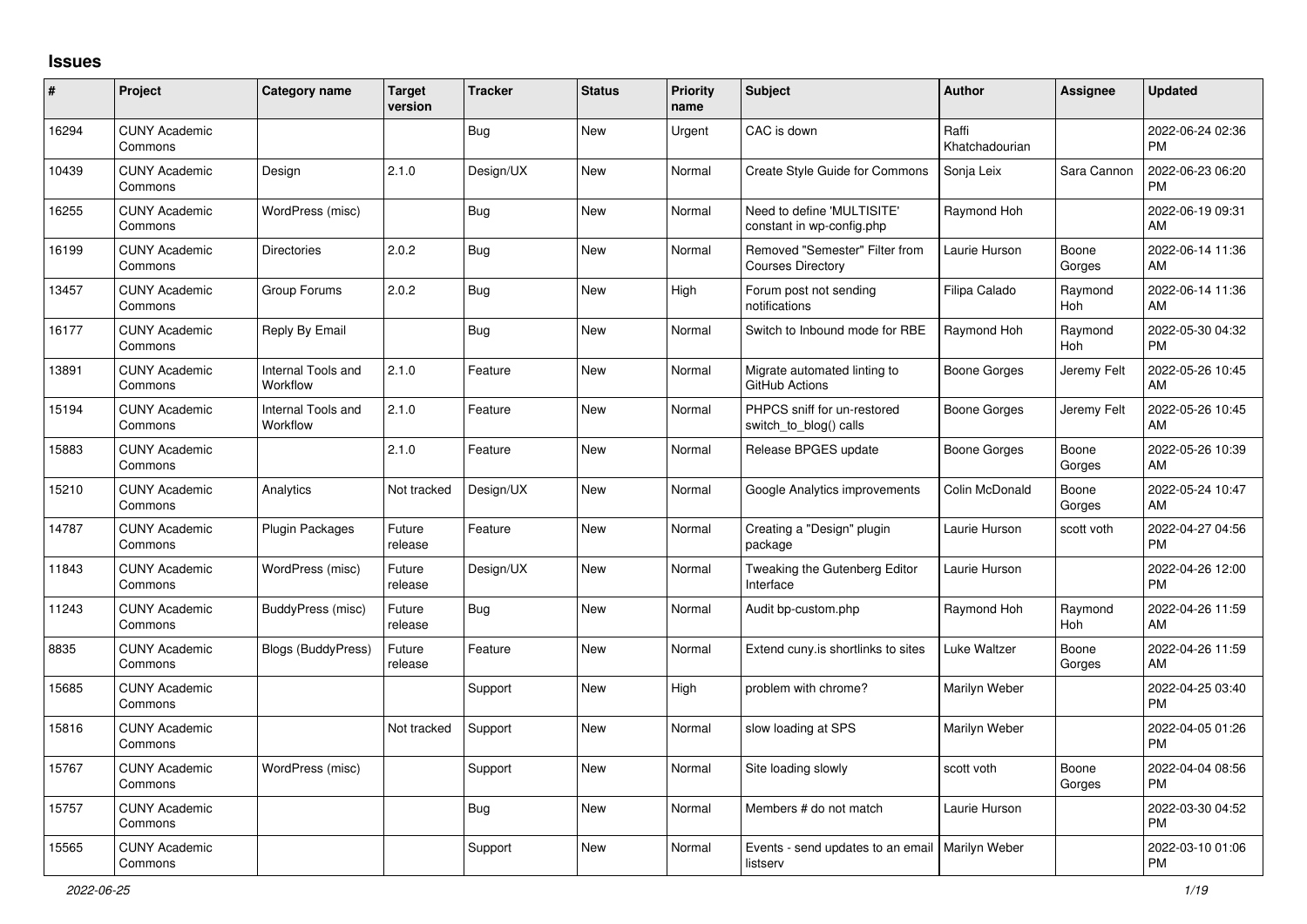| #     | Project                         | <b>Category name</b>        | <b>Target</b><br>version | <b>Tracker</b> | <b>Status</b> | <b>Priority</b><br>name | <b>Subject</b>                                                                                | Author                  | <b>Assignee</b>   | <b>Updated</b>                |
|-------|---------------------------------|-----------------------------|--------------------------|----------------|---------------|-------------------------|-----------------------------------------------------------------------------------------------|-------------------------|-------------------|-------------------------------|
| 14184 | <b>CUNY Academic</b><br>Commons | <b>Public Portfolio</b>     | Future<br>release        | Feature        | <b>New</b>    | Normal                  | Centralized mechanism for storing<br>Campus affiliations                                      | <b>Boone Gorges</b>     | Boone<br>Gorges   | 2022-01-04 11:35<br>AM        |
| 15045 | <b>CUNY Academic</b><br>Commons |                             |                          | Support        | <b>New</b>    | Normal                  | no result for KCeL in the search<br>box on the commons                                        | Marilyn Weber           |                   | 2021-12-10 11:29<br>AM        |
| 14908 | <b>CUNY Academic</b><br>Commons | Performance                 |                          | Bug            | New           | Normal                  | Stale object cache on cdev                                                                    | Raymond Hoh             | Boone<br>Gorges   | 2021-12-07 09:45<br>AM        |
| 14987 | <b>CUNY Academic</b><br>Commons | <b>WordPress Plugins</b>    | Future<br>release        | Bug            | New           | Normal                  | Elementor update causes<br>database freeze-up                                                 | Boone Gorges            | Boone<br>Gorges   | 2021-11-29 12:02<br><b>PM</b> |
| 10226 | <b>CUNY Academic</b><br>Commons | Courses                     | Future<br>release        | Feature        | <b>New</b>    | Normal                  | Add "My Courses" to drop down<br>list                                                         | scott voth              | Boone<br>Gorges   | 2021-11-19 12:42<br><b>PM</b> |
| 13835 | <b>CUNY Academic</b><br>Commons | WordPress (misc)            | Future<br>release        | Feature        | <b>New</b>    | Normal                  | Allow OneSearch widget to have<br>'CUNY' as campus                                            | <b>Boone Gorges</b>     | Boone<br>Gorges   | 2021-11-19 12:39<br><b>PM</b> |
| 13331 | <b>CUNY Academic</b><br>Commons | Site cloning                | Future<br>release        | Bug            | New           | Normal                  | Combine Site Template and<br>Clone operations                                                 | <b>Boone Gorges</b>     | Jeremy Felt       | 2021-11-19 12:39<br><b>PM</b> |
| 10580 | <b>CUNY Academic</b><br>Commons | Information<br>Architecture | Future<br>release        | Design/UX      | <b>New</b>    | Normal                  | Primary nav item review                                                                       | <b>Boone Gorges</b>     | Sara Cannon       | 2021-11-19 12:37<br>PM        |
| 13650 | <b>CUNY Academic</b><br>Commons | Group Library               | Future<br>release        | Feature        | <b>New</b>    | Normal                  | Forum Attachments in Group<br>Library                                                         | Laurie Hurson           |                   | 2021-11-19 12:30<br><b>PM</b> |
| 14309 | <b>CUNY Academic</b><br>Commons | Group Library               | Future<br>release        | Feature        | <b>New</b>    | Normal                  | Better handling of<br>bp_group_document file<br>download attempts when file is<br>not present | <b>Boone Gorges</b>     | Boone<br>Gorges   | 2021-11-19 12:28<br><b>PM</b> |
| 13199 | <b>CUNY Academic</b><br>Commons | Group Forums                | Future<br>release        | Feature        | <b>New</b>    | Normal                  | Favoring Groups over bbPress<br>plugin                                                        | Colin McDonald          | Colin<br>McDonald | 2021-11-19 12:28<br><b>PM</b> |
| 13358 | <b>CUNY Academic</b><br>Commons | Group Forums                | Future<br>release        | Feature        | New           | Normal                  | Improved UI for group forum<br>threading settings                                             | <b>Boone Gorges</b>     | Raymond<br>Hoh    | 2021-11-19 12:27<br><b>PM</b> |
| 12042 | <b>CUNY Academic</b><br>Commons | <b>Email Notifications</b>  | Future<br>release        | Feature        | New           | Normal                  | Improved error logging for BPGES<br>send queue                                                | <b>Boone Gorges</b>     | Boone<br>Gorges   | 2021-11-19 12:25<br><b>PM</b> |
| 14940 | <b>CUNY Academic</b><br>Commons |                             |                          | <b>Bug</b>     | <b>New</b>    | Normal                  | Discrepancy between Commons<br>profile "sites" and actual # of sites                          | Laurie Hurson           |                   | 2021-11-08 11:09<br>AM        |
| 14936 | <b>CUNY Academic</b><br>Commons |                             |                          | Bug            | <b>New</b>    | Normal                  | Commons websites blocked by<br>SPS campus network                                             | Laurie Hurson           |                   | 2021-11-03 03:57<br><b>PM</b> |
| 14911 | <b>CUNY Academic</b><br>Commons | <b>WordPress Themes</b>     | Not tracked              | Support        | <b>New</b>    | Normal                  | Twentytwentyone theme                                                                         | Marilyn Weber           |                   | 2021-10-28 10:37<br>AM        |
| 14792 | <b>CUNY Academic</b><br>Commons |                             |                          | <b>Bug</b>     | New           | Normal                  | Inconsistent email notifications<br>from gravity forms                                        | Raffi<br>Khatchadourian |                   | 2021-10-04 01:50<br>PM        |
| 14475 | <b>CUNY Academic</b><br>Commons |                             | Not tracked              | Publicity      | New           | Normal                  | OER Showcase Page                                                                             | Laurie Hurson           | Laurie Hurson     | 2021-09-14 10:46<br>AM        |
| 14394 | <b>CUNY Academic</b><br>Commons |                             | Not tracked              | Feature        | New           | Normal                  | Commons News Site - redesign                                                                  | scott voth              | scott voth        | 2021-09-14 10:46<br>AM        |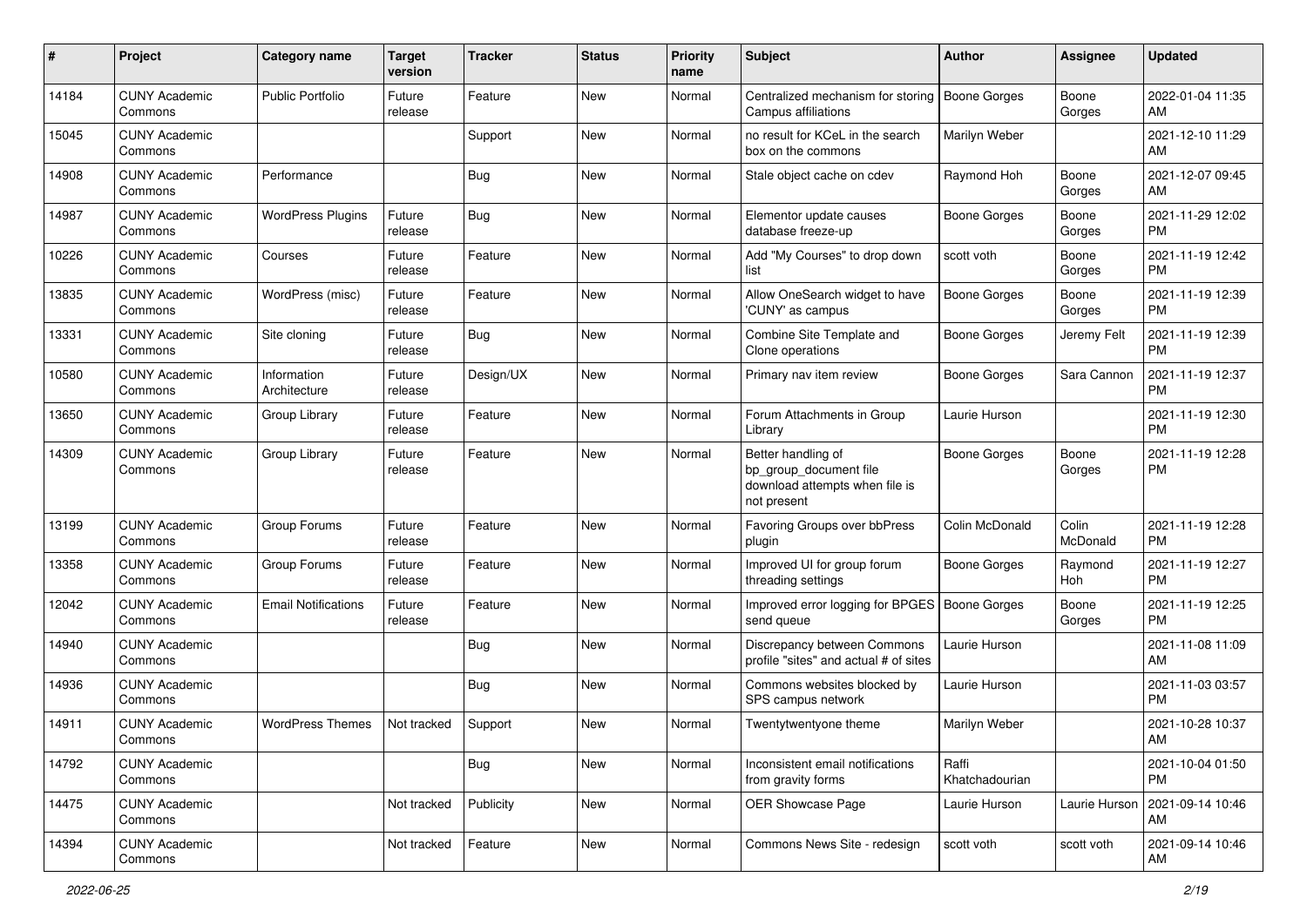| #     | Project                         | <b>Category name</b>     | <b>Target</b><br>version | <b>Tracker</b> | <b>Status</b> | <b>Priority</b><br>name | <b>Subject</b>                                                | <b>Author</b>       | <b>Assignee</b>       | <b>Updated</b>                |
|-------|---------------------------------|--------------------------|--------------------------|----------------|---------------|-------------------------|---------------------------------------------------------------|---------------------|-----------------------|-------------------------------|
| 13949 | <b>CUNY Academic</b><br>Commons |                          | Not tracked              | <b>Bug</b>     | <b>New</b>    | Normal                  | Continued debugging of runaway<br>MySQL connections           | <b>Matt Gold</b>    | Boone<br>Gorges       | 2021-09-14 10:42<br>AM        |
| 14496 | <b>CUNY Academic</b><br>Commons | Domain Mapping           | Future<br>release        | Bug            | New           | Normal                  | Mapped domain SSO uses<br>third-party cookies                 | Raymond Hoh         | Raymond<br><b>Hoh</b> | 2021-05-24 04:03<br><b>PM</b> |
| 11968 | JustPublics@365<br>MediaCamp    |                          |                          | Feature        | <b>New</b>    | Normal                  | Nanoscience Retractable Display<br>Unit                       | Donald Cherry       | Bonnie<br>Eissner     | 2021-02-19 08:50<br>AM        |
| 13466 | <b>CUNY Academic</b><br>Commons | Cavalcade                | Future<br>release        | Feature        | <b>New</b>    | Normal                  | Automated cleanup for duplicate<br>Cavalcade tasks            | Boone Gorges        | Boone<br>Gorges       | 2020-10-13 05:24<br><b>PM</b> |
| 13430 | <b>CUNY Academic</b><br>Commons | Reply By Email           | Not tracked              | Bug            | <b>New</b>    | Normal                  | Delay in RBE                                                  | <b>Luke Waltzer</b> | Raymond<br><b>Hoh</b> | 2020-10-13 11:16<br>AM        |
| 13370 | <b>CUNY Academic</b><br>Commons | Group Library            | Future<br>release        | Feature        | New           | Normal                  | Library bulk deletion and folder<br>editing                   | Colin McDonald      | Boone<br>Gorges       | 2020-10-13 10:41<br>AM        |
| 13286 | <b>CUNY Academic</b><br>Commons |                          | Not tracked              | Support        | <b>New</b>    | Normal                  | problem connecting with<br>WordPress app                      | Marilyn Weber       | Raymond<br>Hoh        | 2020-09-08 11:16<br>AM        |
| 13048 | <b>CUNY Academic</b><br>Commons | Shortcodes and<br>embeds | Future<br>release        | Feature        | <b>New</b>    | Normal                  | Jupyter Notebooks support                                     | <b>Boone Gorges</b> |                       | 2020-07-14 11:46<br>AM        |
| 12911 | <b>CUNY Academic</b><br>Commons |                          | Not tracked              | Feature        | <b>New</b>    | Normal                  | Block access to xmlrpc.php based<br>on User-Agent             | <b>Boone Gorges</b> | Boone<br>Gorges       | 2020-06-09 05:12<br><b>PM</b> |
| 10354 | <b>CUNY Academic</b><br>Commons | <b>Public Portfolio</b>  | Future<br>release        | Feature        | <b>New</b>    | Normal                  | Opt out of Having a Profile Page                              | scott voth          | Chris Stein           | 2020-05-12 10:43<br>AM        |
| 12573 | <b>CUNY Academic</b><br>Commons | <b>WordPress Plugins</b> | Future<br>release        | Bug            | <b>New</b>    | Normal                  | <b>CommentPress Core Issues</b>                               | scott voth          |                       | 2020-03-24 04:32<br><b>PM</b> |
| 12438 | <b>CUNY Academic</b><br>Commons | Courses                  | Not tracked              | <b>Bug</b>     | <b>New</b>    | Normal                  | Site appearing twice                                          | Laurie Hurson       | Boone<br>Gorges       | 2020-02-18 01:34<br><b>PM</b> |
| 12392 | <b>CUNY Academic</b><br>Commons | Help/Codex               | Not tracked              | Documentation  | New           | Normal                  | <b>Updates to Common Commons</b><br>Questions on Help Page    | scott voth          | Margaret<br>Galvan    | 2020-02-11 10:53<br>AM        |
| 12382 | <b>CUNY Academic</b><br>Commons | Membership               | Not tracked              | Support        | <b>New</b>    | Normal                  | Email request change                                          | Marilyn Weber       | Marilyn<br>Weber      | 2020-02-06 12:56<br><b>PM</b> |
| 12352 | <b>CUNY Academic</b><br>Commons |                          | Not tracked              | Support        | New           | Normal                  | "posts list" page builder block<br>option                     | Marilyn Weber       |                       | 2020-02-03 01:29<br><b>PM</b> |
| 12328 | <b>CUNY Academic</b><br>Commons |                          | Not tracked              | Support        | <b>New</b>    | Normal                  | Sign up Code for Non-CUNY<br>Faculty                          | Laurie Hurson       |                       | 2020-01-28 10:25<br>AM        |
| 12247 | <b>CUNY Academic</b><br>Commons | Publicity                | Not tracked              | Support        | New           | Normal                  | <b>Screenshot of First Commons</b><br>Homepage                | scott voth          | scott voth            | 2020-01-14 12:08<br><b>PM</b> |
| 12091 | <b>CUNY Academic</b><br>Commons | <b>Group Files</b>       | Future<br>release        | Feature        | <b>New</b>    | Normal                  | Improved pre-upload file<br>validation for bp-group-documents | <b>Boone Gorges</b> | Boone<br>Gorges       | 2019-11-14 01:21<br><b>PM</b> |
| 11789 | <b>CUNY Academic</b><br>Commons | Courses                  | Future<br>release        | Feature        | <b>New</b>    | Normal                  | Ability to remove item from<br>Courses list                   | Laurie Hurson       | Sonja Leix            | 2019-09-24 12:28<br>PM        |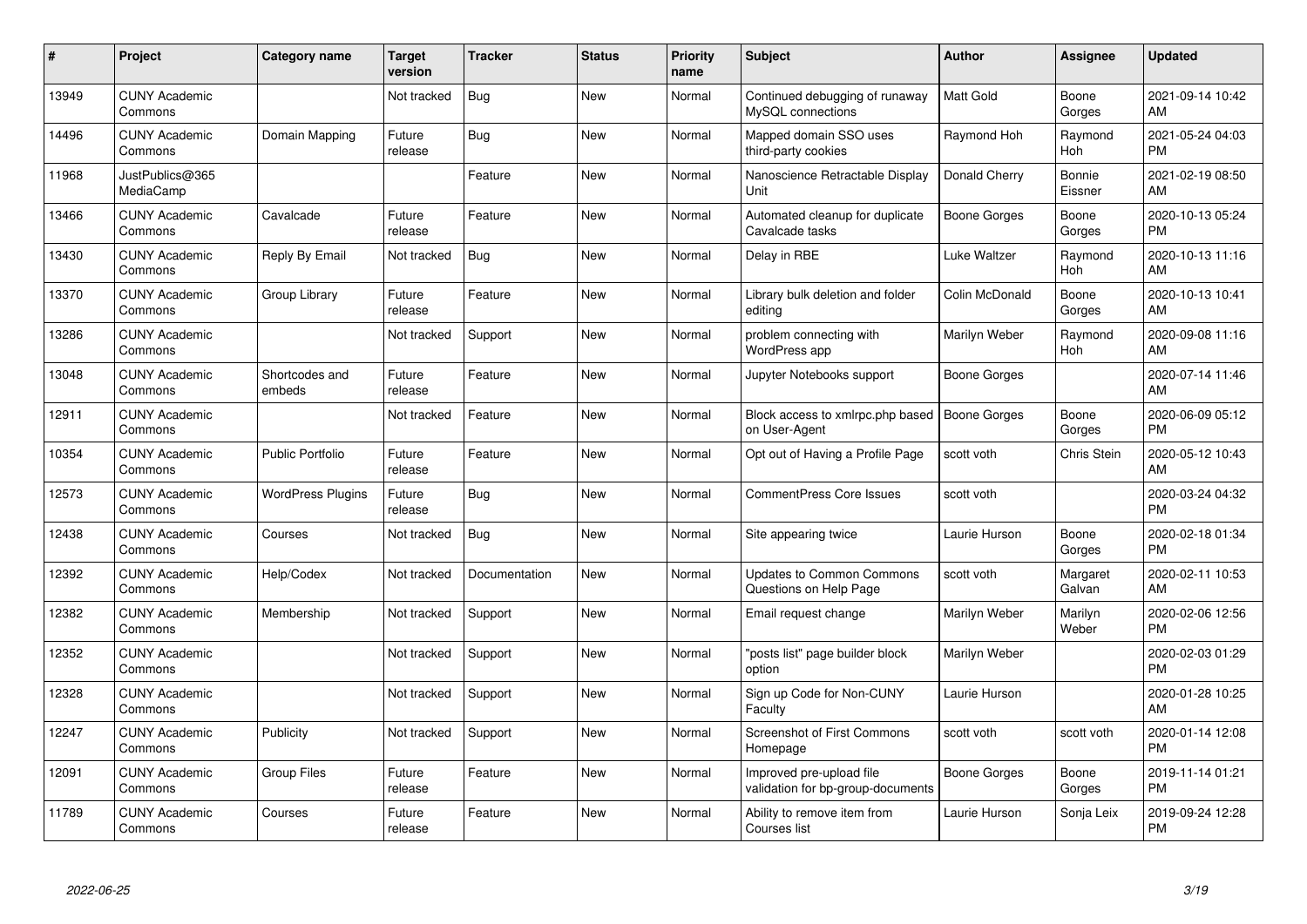| #     | Project                         | <b>Category name</b>       | Target<br>version | <b>Tracker</b> | <b>Status</b> | <b>Priority</b><br>name | <b>Subject</b>                                                                                               | Author              | <b>Assignee</b>     | <b>Updated</b>                |
|-------|---------------------------------|----------------------------|-------------------|----------------|---------------|-------------------------|--------------------------------------------------------------------------------------------------------------|---------------------|---------------------|-------------------------------|
| 11883 | <b>CUNY Academic</b><br>Commons | Help/Codex                 | Not tracked       | Support        | <b>New</b>    | Normal                  | Need Embedding Help Page<br>Update (Tableau)                                                                 | Anthony Wheeler     | scott voth          | 2019-09-24 08:49<br>AM        |
| 11860 | <b>CUNY Academic</b><br>Commons | Registration               | Future<br>release | Feature        | New           | Normal                  | Ensure Students Are Aware They<br>Can Use Aliases At Registration                                            | scott voth          |                     | 2019-09-24 08:46<br>AM        |
| 11545 | <b>CUNY Academic</b><br>Commons | <b>WordPress Plugins</b>   | Not tracked       | Support        | New           | Normal                  | Twitter searches in WordPress                                                                                | Gina Cherry         | Matt Gold           | 2019-09-23 01:03<br><b>PM</b> |
| 11879 | <b>CUNY Academic</b><br>Commons |                            | Not tracked       | <b>Bug</b>     | <b>New</b>    | Normal                  | Hypothesis comments appearing<br>on multiple, different pdfs across<br>blogs                                 | Laurie Hurson       | Laurie Hurson       | 2019-09-19 02:39<br><b>PM</b> |
| 5050  | <b>CUNY Academic</b><br>Commons | Social Paper               | Future<br>release | Feature        | <b>New</b>    | Low                     | Making comments visible in SP<br>editing mode (SP suggestion #1)                                             | Marilyn Weber       | Samantha<br>Raddatz | 2019-09-17 11:10<br><b>PM</b> |
| 11834 | <b>CUNY Academic</b><br>Commons | Group Files                | Future<br>release | Feature        | <b>New</b>    | Normal                  | Improved tools for managing<br>group file folders                                                            | Boone Gorges        | Sonja Leix          | 2019-09-06 03:55<br>PM        |
| 11624 | <b>CUNY Academic</b><br>Commons | WordPress (misc)           | Not tracked       | Support        | New           | Normal                  | Change pages into posts or swap<br>database for a Commons site?                                              | Stephen Klein       | Raymond<br>Hoh      | 2019-07-09 11:04<br>AM        |
| 11531 | <b>CUNY Academic</b><br>Commons | Events                     | Future<br>release | Feature        | New           | Normal                  | Main Events calendar should<br>include non-public events that<br>user has access to                          | scott voth          | Boone<br>Gorges     | 2019-06-11 10:00<br>AM        |
| 11496 | <b>CUNY Academic</b><br>Commons | <b>Public Portfolio</b>    | 1.15.2            | Support        | <b>New</b>    | Normal                  | Replace Twitter Icon on Member<br>Portfolio page                                                             | scott voth          | Boone<br>Gorges     | 2019-06-06 01:03<br><b>PM</b> |
| 11393 | <b>CUNY Academic</b><br>Commons |                            | Not tracked       | Publicity      | <b>New</b>    | Normal                  | After 1.15 release, ceate a hero<br>slide and post about adding a site<br>to a group                         | scott voth          | Patrick<br>Sweeney  | 2019-05-14 10:32<br>AM        |
| 11392 | <b>CUNY Academic</b><br>Commons |                            | Future<br>release | <b>Bug</b>     | <b>New</b>    | Normal                  | Migrate users away from<br><b>StatPress</b>                                                                  | <b>Boone Gorges</b> |                     | 2019-04-23 03:53<br><b>PM</b> |
| 4635  | <b>CUNY Academic</b><br>Commons | Authentication             | Future<br>release | Feature        | <b>New</b>    | Normal                  | Allow non-WP authentication                                                                                  | <b>Boone Gorges</b> | Sonja Leix          | 2019-03-01 02:05<br><b>PM</b> |
| 9720  | <b>CUNY Academic</b><br>Commons | Authentication             | Future<br>release | Feature        | New           | Normal                  | The Commons should be an<br>oAuth provider                                                                   | <b>Boone Gorges</b> |                     | 2019-03-01 02:04<br><b>PM</b> |
| 11024 | <b>CUNY Academic</b><br>Commons | WordPress (misc)           | Future<br>release | <b>Bug</b>     | <b>New</b>    | Normal                  | Subsites should not show "you<br>should update your .htaccess<br>now" notice after permalink<br>setting save | <b>Boone Gorges</b> |                     | 2019-01-28 01:35<br><b>PM</b> |
| 10839 | <b>CUNY Academic</b><br>Commons | About page                 | Not tracked       | Support        | New           | Normal                  | <b>Mission Statement Needs</b><br>Revision                                                                   | scott voth          | Matt Gold           | 2018-12-26 10:58<br>AM        |
| 10794 | <b>CUNY Academic</b><br>Commons | Performance                | Not tracked       | Bug            | New           | Normal                  | Memcached connection<br>occasionally breaks                                                                  | <b>Boone Gorges</b> | Boone<br>Gorges     | 2018-12-06 03:30<br>PM        |
| 9926  | <b>CUNY Academic</b><br>Commons | <b>WordPress Plugins</b>   | Future<br>release | <b>Bug</b>     | New           | Normal                  | twitter-mentions-as-comments<br>cron jobs can run long                                                       | <b>Boone Gorges</b> | Boone<br>Gorges     | 2018-10-24 12:34<br><b>PM</b> |
| 5992  | <b>CUNY Academic</b><br>Commons | <b>Email Notifications</b> | Future<br>release | Feature        | New           | Normal                  | Changing the From line of<br>autogenerated blog emails                                                       | Marilyn Weber       |                     | 2018-09-27 05:19<br>PM        |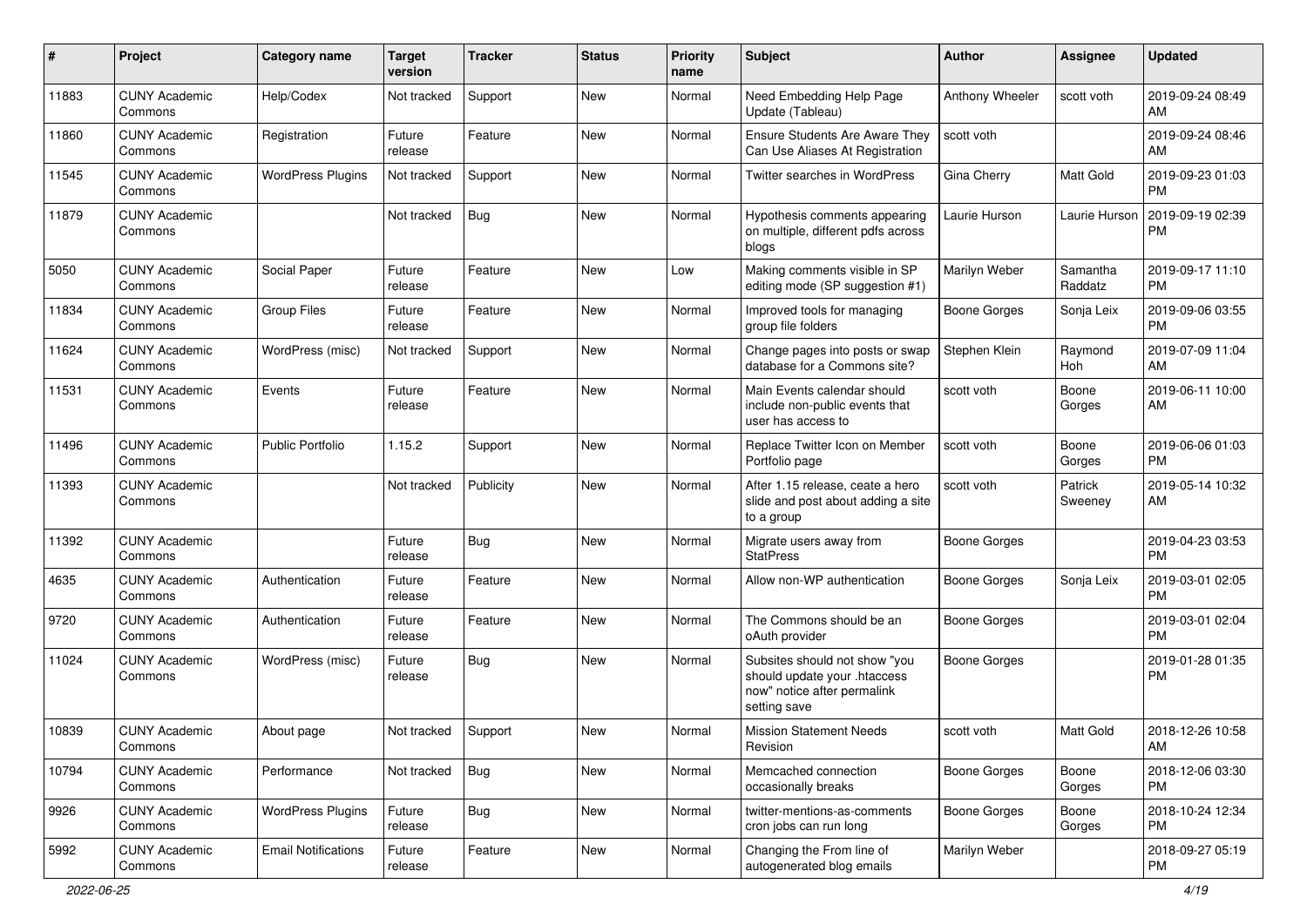| #    | <b>Project</b>                  | Category name            | <b>Target</b><br>version | Tracker    | <b>Status</b> | <b>Priority</b><br>name | <b>Subject</b>                                                                                                                               | <b>Author</b>           | Assignee              | <b>Updated</b>                |
|------|---------------------------------|--------------------------|--------------------------|------------|---------------|-------------------------|----------------------------------------------------------------------------------------------------------------------------------------------|-------------------------|-----------------------|-------------------------------|
| 9908 | <b>CUNY Academic</b><br>Commons |                          | Not tracked              | Feature    | <b>New</b>    | Normal                  | Is it possible to send email<br>updates to users (or an email<br>address not on the list) for only a<br>single page AFTER being<br>prompted? | <b>Michael Shields</b>  | scott voth            | 2018-06-11 01:34<br><b>PM</b> |
| 9729 | <b>CUNY Academic</b><br>Commons | <b>SEO</b>               | Not tracked              | Support    | <b>New</b>    | Normal                  | 503 Errors showing on<br>newlaborforum.cuny.edu                                                                                              | Diane Krauthamer        | Raymond<br>Hoh        | 2018-05-22 04:48<br><b>PM</b> |
| 8607 | <b>CUNY Academic</b><br>Commons |                          | Not tracked              | Support    | <b>New</b>    | Normal                  | Paypal?                                                                                                                                      | Marilyn Weber           | Matt Gold             | 2018-05-15 01:37<br><b>PM</b> |
| 9643 | <b>CUNY Academic</b><br>Commons | Publicity                | Not tracked              | Feature    | <b>New</b>    | Normal                  | Create a page on the Commons<br>for logos etc.                                                                                               | Stephen Real            | Stephen Real          | 2018-04-24 10:53<br>AM        |
| 7981 | <b>CUNY Academic</b><br>Commons | Social Paper             | Future<br>release        | <b>Bug</b> | <b>New</b>    | Normal                  | Social Paper comments should<br>not go to spam                                                                                               | <b>Luke Waltzer</b>     | Boone<br>Gorges       | 2018-04-16 03:52<br><b>PM</b> |
| 7663 | <b>CUNY Academic</b><br>Commons | Social Paper             | Future<br>release        | <b>Bug</b> | <b>New</b>    | Normal                  | Social Paper notifications not<br>formatted correctly on secondary<br>sites                                                                  | <b>Boone Gorges</b>     | Boone<br>Gorges       | 2018-04-16 03:52<br><b>PM</b> |
| 9420 | <b>CUNY Academic</b><br>Commons | cuny.is                  | Not tracked              | Feature    | New           | Normal                  | Request for http://cuny.is/streams                                                                                                           | Raffi<br>Khatchadourian | Marilyn<br>Weber      | 2018-04-02 10:08<br>AM        |
| 7022 | <b>CUNY Academic</b><br>Commons | Announcements            | Future<br>release        | <b>Bug</b> | <b>New</b>    | Normal                  | Sitewide announcements should<br>be displayed on, and dismissable<br>from, mapped domains                                                    | <b>Boone Gorges</b>     | Boone<br>Gorges       | 2018-03-22 10:18<br>AM        |
| 9346 | <b>CUNY Academic</b><br>Commons | WordPress (misc)         | Not tracked              | Bug        | <b>New</b>    | Normal                  | Clone cetls.bmcc.cuny.edu for<br>development                                                                                                 | Owen Roberts            | Raymond<br><b>Hoh</b> | 2018-03-06 05:35<br><b>PM</b> |
| 3580 | <b>CUNY Academic</b><br>Commons | <b>Group Blogs</b>       | Future<br>release        | Feature    | <b>New</b>    | Normal                  | Multiple blogs per group                                                                                                                     | <b>Boone Gorges</b>     | Boone<br>Gorges       | 2018-02-20 02:02<br><b>PM</b> |
| 3615 | <b>CUNY Academic</b><br>Commons | Redmine                  | Not tracked              | Feature    | <b>New</b>    | Low                     | Create Redmine issues via email                                                                                                              | Dominic Giglio          | Boone<br>Gorges       | 2017-11-16 11:36<br>AM        |
| 8498 | <b>CUNY Academic</b><br>Commons | <b>WordPress Plugins</b> | Future<br>release        | Feature    | <b>New</b>    | Low                     | <b>Gravity Forms Email Users</b>                                                                                                             | Raffi<br>Khatchadourian | Matt Gold             | 2017-10-13 12:58<br><b>PM</b> |
| 8211 | <b>CUNY Academic</b><br>Commons | <b>WordPress Themes</b>  | Future<br>release        | Feature    | <b>New</b>    | Normal                  | Theme Suggestions: Material<br>Design-Inspired Themes                                                                                        | Margaret Galvan         | Margaret<br>Galvan    | 2017-08-07 02:48<br><b>PM</b> |
| 8440 | <b>CUNY Academic</b><br>Commons | Onboarding               | Not tracked              | Bug        | <b>New</b>    | Normal                  | Create Test Email Accounts for<br><b>Onboarding Project</b>                                                                                  | Stephen Real            | Stephen Real          | 2017-08-01 09:49<br><b>PM</b> |
| 4481 | <b>CUNY Academic</b><br>Commons | Events                   | Future<br>release        | Feature    | <b>New</b>    | Normal                  | Group admins/mods should have<br>the ability to unlink an event from<br>the group                                                            | <b>Boone Gorges</b>     | Boone<br>Gorges       | 2017-04-24 03:53<br><b>PM</b> |
| 7928 | <b>CUNY Academic</b><br>Commons | Group Forums             | Not tracked              | Bug        | New           | Normal                  | Duplicate Forum post                                                                                                                         | Luke Waltzer            | Raymond<br><b>Hoh</b> | 2017-04-11 09:27<br><b>PM</b> |
| 7624 | <b>CUNY Academic</b><br>Commons | BuddyPress (misc)        | Future<br>release        | Design/UX  | <b>New</b>    | Normal                  | <b>BP</b> Notifications                                                                                                                      | <b>Luke Waltzer</b>     | Paige Dupont          | 2017-02-08 10:43<br><b>PM</b> |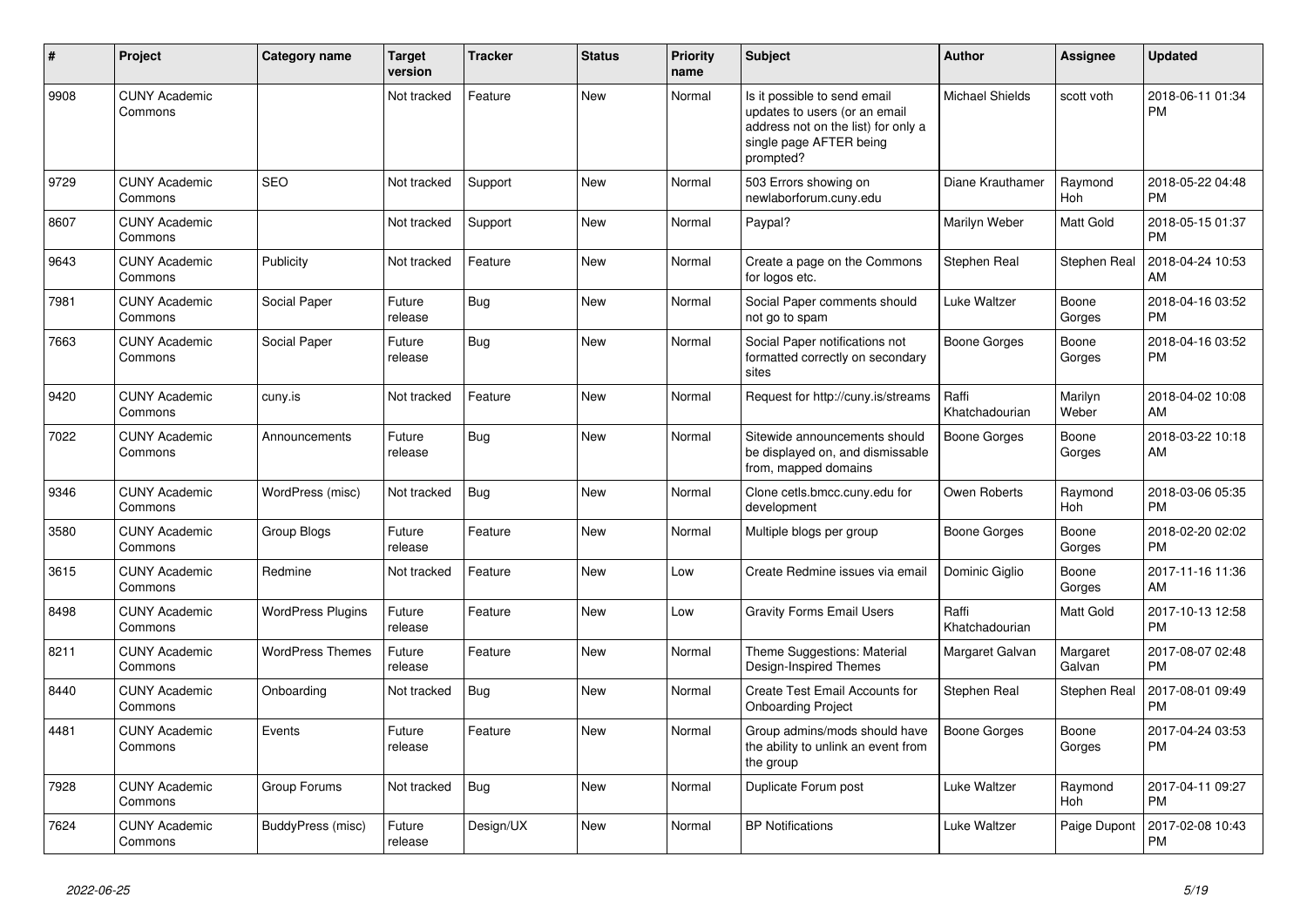| #    | Project                         | <b>Category name</b>      | <b>Target</b><br>version | <b>Tracker</b> | <b>Status</b> | <b>Priority</b><br>name | Subject                                                                                                                                               | Author                  | <b>Assignee</b>     | <b>Updated</b>                |
|------|---------------------------------|---------------------------|--------------------------|----------------|---------------|-------------------------|-------------------------------------------------------------------------------------------------------------------------------------------------------|-------------------------|---------------------|-------------------------------|
| 6665 | <b>CUNY Academic</b><br>Commons |                           | Not tracked              | Publicity      | <b>New</b>    | Normal                  | Dead Link in 1.10 announcement<br>post                                                                                                                | Paige Dupont            | Stephen Real        | 2016-12-01 03:11<br>PM        |
| 6755 | <b>CUNY Academic</b><br>Commons | WordPress (misc)          | Future<br>release        | <b>Bug</b>     | New           | Normal                  | Cannot Deactivate Plugin                                                                                                                              | Laura Kane              |                     | 2016-11-16 01:12<br><b>PM</b> |
| 6749 | <b>CUNY Academic</b><br>Commons | Events                    | Future<br>release        | Bug            | New           | Low                     | BPEO iCal request can trigger<br>very large number of DB queries                                                                                      | Boone Gorges            | Raymond<br>Hoh      | 2016-11-15 10:09<br><b>PM</b> |
| 5199 | <b>CUNY Academic</b><br>Commons | Social Paper              | Future<br>release        | Feature        | New           | Normal                  | add tables to the SP editor                                                                                                                           | Marilyn Weber           |                     | 2016-10-24 11:27<br>AM        |
| 6389 | <b>CUNY Academic</b><br>Commons | <b>BuddyPress Docs</b>    | Future<br>release        | Feature        | New           | Low                     | Make Discussion Area Visible<br>When Editing a Doc                                                                                                    | Luke Waltzer            | Boone<br>Gorges     | 2016-10-21 04:16<br><b>PM</b> |
| 6332 | <b>CUNY Academic</b><br>Commons | WordPress (misc)          | Future<br>release        | Feature        | <b>New</b>    | Normal                  | Allow uploaded files to be marked<br>as private in an ad hoc way                                                                                      | <b>Boone Gorges</b>     |                     | 2016-10-17 11:41<br><b>PM</b> |
| 5182 | <b>CUNY Academic</b><br>Commons | Social Paper              | Future<br>release        | Design/UX      | New           | Normal                  | "Publishing" a private paper on<br>social paper?                                                                                                      | Raffi<br>Khatchadourian | Boone<br>Gorges     | 2016-10-13 04:12<br><b>PM</b> |
| 6078 | <b>CUNY Academic</b><br>Commons | <b>Blogs (BuddyPress)</b> | Future<br>release        | Feature        | <b>New</b>    | Normal                  | <b>Explore Adding Network Blog</b><br>Metadata Plugin                                                                                                 | <b>Luke Waltzer</b>     | Luke Waltzer        | 2016-10-11 10:29<br><b>PM</b> |
| 5679 | <b>CUNY Academic</b><br>Commons | Analytics                 | Not tracked              | Feature        | New           | Normal                  | Logged In Users for GA                                                                                                                                | Valerie Townsend        | Valerie<br>Townsend | 2016-06-11 09:49<br>AM        |
| 5489 | <b>CUNY Academic</b><br>Commons | Social Paper              | Future<br>release        | Feature        | New           | Normal                  | Asc/desc sorting for Social Paper<br>directories                                                                                                      | <b>Boone Gorges</b>     |                     | 2016-04-21 10:06<br><b>PM</b> |
| 5488 | <b>CUNY Academic</b><br>Commons | Social Paper              | Future<br>release        | Bug            | New           | Normal                  | Add a "last edited by" field to<br>Social Paper group directories                                                                                     | <b>Boone Gorges</b>     |                     | 2016-04-21 10:05<br><b>PM</b> |
| 5053 | <b>CUNY Academic</b><br>Commons | Social Paper              | Future<br>release        | Feature        | New           | Low                     | Scrollable menu to add readers<br>(SP suggestion #4)                                                                                                  | Marilyn Weber           | Samantha<br>Raddatz | 2016-04-21 05:21<br><b>PM</b> |
| 5397 | <b>CUNY Academic</b><br>Commons | Social Paper              | Future<br>release        | Feature        | New           | Normal                  | frustrating to have to<br>enable/disable in SP                                                                                                        | Marilyn Weber           | Samantha<br>Raddatz | 2016-04-20 03:39<br><b>PM</b> |
| 3657 | <b>CUNY Academic</b><br>Commons | WordPress (misc)          | Not tracked              | Feature        | <b>New</b>    | Normal                  | Create alert for GC email<br>addresses                                                                                                                | Matt Gold               | Matt Gold           | 2016-04-14 11:29<br><b>PM</b> |
| 5298 | <b>CUNY Academic</b><br>Commons |                           | Not tracked              | Publicity      | <b>New</b>    | Normal                  | Survey Pop-Up Text                                                                                                                                    | Samantha Raddatz        | Samantha<br>Raddatz | 2016-03-22 12:27<br><b>PM</b> |
| 5282 | <b>CUNY Academic</b><br>Commons | Social Paper              | Future<br>release        | Bug            | New           | Normal                  | Replying via email directs to<br>paper but not individual comment.                                                                                    | Marilyn Weber           | Raymond<br>Hoh      | 2016-03-02 01:48<br><b>PM</b> |
| 5205 | <b>CUNY Academic</b><br>Commons | Social Paper              | Future<br>release        | Feature        | New           | Normal                  | Social Paper folders                                                                                                                                  | Marilyn Weber           |                     | 2016-02-11 10:24<br>PM        |
| 5058 | <b>CUNY Academic</b><br>Commons | Social Paper              | Future<br>release        | Feature        | New           | Low                     | Can there be a clearer signal that<br>even when comments have<br>already been made you add<br>comments by clicking on the side?<br>(SP suggestion #5) | Marilyn Weber           | Samantha<br>Raddatz | 2016-02-11 10:24<br><b>PM</b> |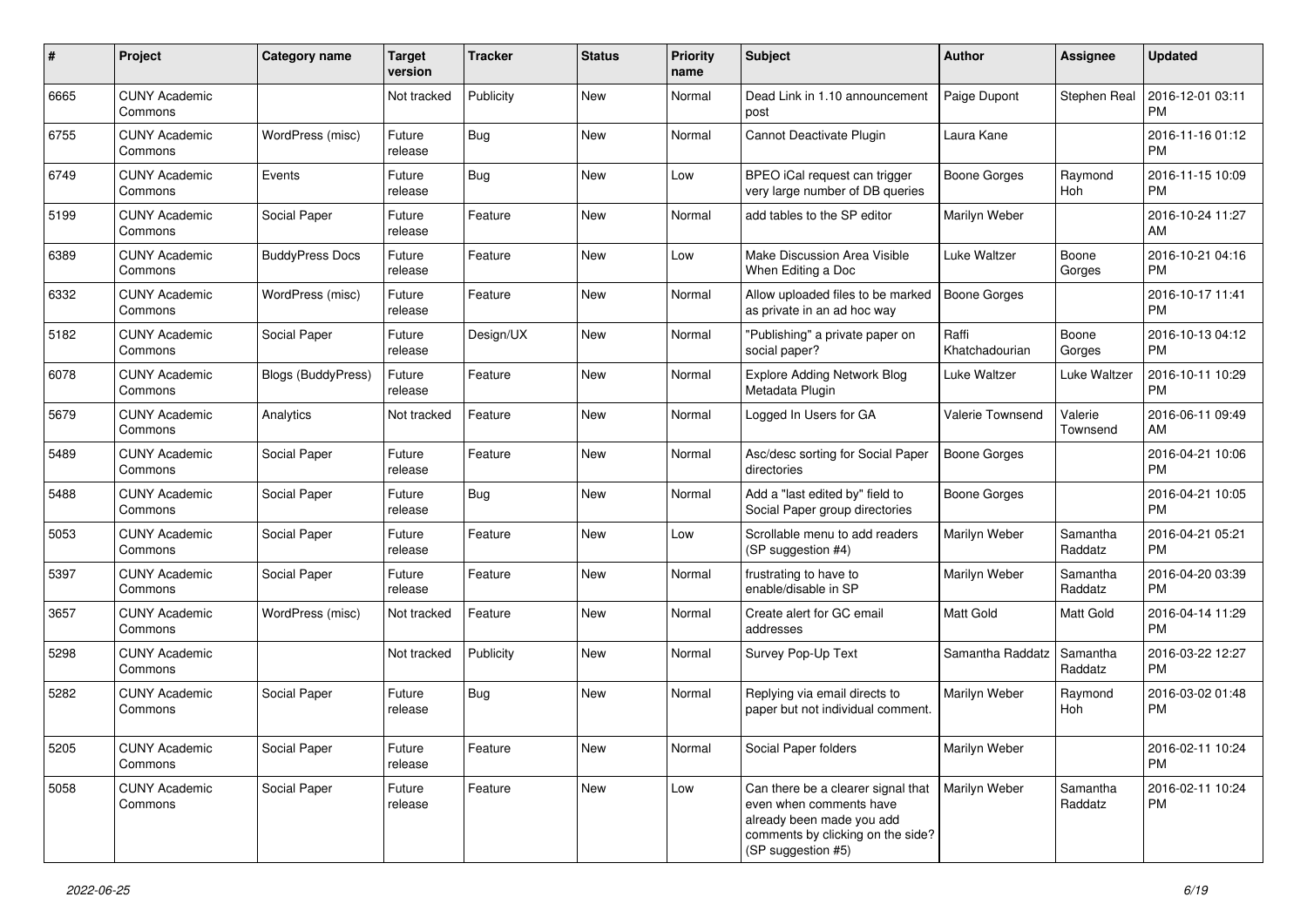| $\#$ | <b>Project</b>                  | <b>Category name</b>     | <b>Target</b><br>version | <b>Tracker</b> | <b>Status</b> | <b>Priority</b><br>name | <b>Subject</b>                                                                 | Author                  | Assignee            | <b>Updated</b>                |
|------|---------------------------------|--------------------------|--------------------------|----------------|---------------|-------------------------|--------------------------------------------------------------------------------|-------------------------|---------------------|-------------------------------|
| 5052 | <b>CUNY Academic</b><br>Commons | Social Paper             | Future<br>release        | Feature        | <b>New</b>    | Low                     | Sentence by sentence or line by<br>line comments (SP suggestion #3)            | Marilyn Weber           | Boone<br>Gorges     | 2016-02-11 10:24<br><b>PM</b> |
| 5183 | <b>CUNY Academic</b><br>Commons | Social Paper             | Future<br>release        | Design/UX      | <b>New</b>    | Normal                  | Creating a new paper when<br>viewing an existing paper                         | Raffi<br>Khatchadourian | Samantha<br>Raddatz | 2016-02-02 12:09<br><b>PM</b> |
| 4972 | <b>CUNY Academic</b><br>Commons | Analytics                | Not tracked              | Bug            | <b>New</b>    | Normal                  | <b>Newsletter Analytics</b>                                                    | Stephen Real            | Matt Gold           | 2015-12-09 12:54<br><b>PM</b> |
| 1167 | <b>CUNY Academic</b><br>Commons | <b>Email Invitations</b> | Future<br>release        | Feature        | <b>New</b>    | Low                     | Allow email invitations to be<br>resent                                        | Boone Gorges            | Boone<br>Gorges     | 2015-11-12 12:53<br>AM        |
| 1166 | <b>CUNY Academic</b><br>Commons | <b>Email Invitations</b> | Future<br>release        | Feature        | <b>New</b>    | Low                     | Better organizational tools for<br>Sent Invites                                | Boone Gorges            | Boone<br>Gorges     | 2015-11-09 06:02<br><b>PM</b> |
| 308  | <b>CUNY Academic</b><br>Commons | Registration             | Future<br>release        | Feature        | New           | Normal                  | Group recommendations for<br>signup process                                    | Boone Gorges            | Samantha<br>Raddatz | 2015-11-09 05:07<br><b>PM</b> |
| 3565 | <b>CUNY Academic</b><br>Commons | My Commons               | Not tracked              | Documentation  | <b>New</b>    | Normal                  | Load Newest inconsistencies                                                    | Chris Stein             | scott voth          | 2015-11-09 01:16<br><b>PM</b> |
| 4622 | <b>CUNY Academic</b><br>Commons | <b>Public Portfolio</b>  | Future<br>release        | Design/UX      | <b>New</b>    | Normal                  | <b>Profile Visibility Settings</b>                                             | Samantha Raddatz        | Samantha<br>Raddatz | 2015-09-21 12:18<br><b>PM</b> |
| 4592 | <b>CUNY Academic</b><br>Commons | Events                   | Future<br>release        | Design/UX      | <b>New</b>    | Normal                  | Event Creation - Venue Dropdown<br>Slow                                        | Samantha Raddatz        | Boone<br>Gorges     | 2015-09-14 04:56<br><b>PM</b> |
| 4226 | <b>CUNY Academic</b><br>Commons | <b>BuddyPress Docs</b>   | Future<br>release        | Design/UX      | <b>New</b>    | Normal                  | Add option to connect a Doc with<br>a Group                                    | Samantha Raddatz        | Samantha<br>Raddatz | 2015-09-09 04:08<br><b>PM</b> |
| 4535 | <b>CUNY Academic</b><br>Commons | My Commons               | Future<br>release        | Bug            | <b>New</b>    | Low                     | My Commons filter issue                                                        | scott voth              | Raymond<br>Hoh      | 2015-09-01 11:17<br>AM        |
| 4253 | <b>CUNY Academic</b><br>Commons | <b>Public Portfolio</b>  | Future<br>release        | Design/UX      | <b>New</b>    | Normal                  | Encourage users to add portfolio<br>content                                    | Samantha Raddatz        | Samantha<br>Raddatz | 2015-07-07 11:32<br>AM        |
| 4225 | <b>CUNY Academic</b><br>Commons | DiRT Integration         | Future<br>release        | Design/UX      | New           | Normal                  | Add information to DIRT page (in<br>Create a Group)                            | Samantha Raddatz        | <b>Matt Gold</b>    | 2015-06-26 03:14<br><b>PM</b> |
| 4222 | <b>CUNY Academic</b><br>Commons | User Experience          | Future<br>release        | Design/UX      | <b>New</b>    | Normal                  | Add information to 'Delete<br>Account' page                                    | Samantha Raddatz        | scott voth          | 2015-06-26 11:35<br>AM        |
| 3059 | <b>CUNY Academic</b><br>Commons | Group Forums             | Future<br>release        | Design/UX      | <b>New</b>    | Normal                  | Forum Post Permissable Content<br><b>Explanatory Text</b>                      | Chris Stein             | Chris Stein         | 2015-04-02 11:27<br>AM        |
| 2753 | <b>CUNY Academic</b><br>Commons | <b>Public Portfolio</b>  | Future<br>release        | Feature        | <b>New</b>    | Normal                  | Create actual actual tagification in<br>academic interests and other<br>fields | Micki Kaufman           | Boone<br>Gorges     | 2015-01-05 08:52<br><b>PM</b> |
| 364  | <b>CUNY Academic</b><br>Commons | <b>WordPress Plugins</b> | Future<br>release        | Feature        | <b>New</b>    | Normal                  | <b>Bulletin Board</b>                                                          | Matt Gold               |                     | 2015-01-05 08:50<br><b>PM</b> |
| 3691 | <b>CUNY Academic</b><br>Commons | <b>WordPress Plugins</b> | Future<br>release        | <b>Bug</b>     | New           | Normal                  | <b>WPMU Domain Mapping</b><br>Debugging on cdev                                | Raymond Hoh             | Matt Gold           | 2014-12-12 09:04<br>AM        |
| 3509 | <b>CUNY Academic</b><br>Commons | Publicity                | 1.7                      | Publicity      | <b>New</b>    | Normal                  | Create 1.7 digital signage imagery                                             | Micki Kaufman           | Marilyn<br>Weber    | 2014-10-01 12:40<br><b>PM</b> |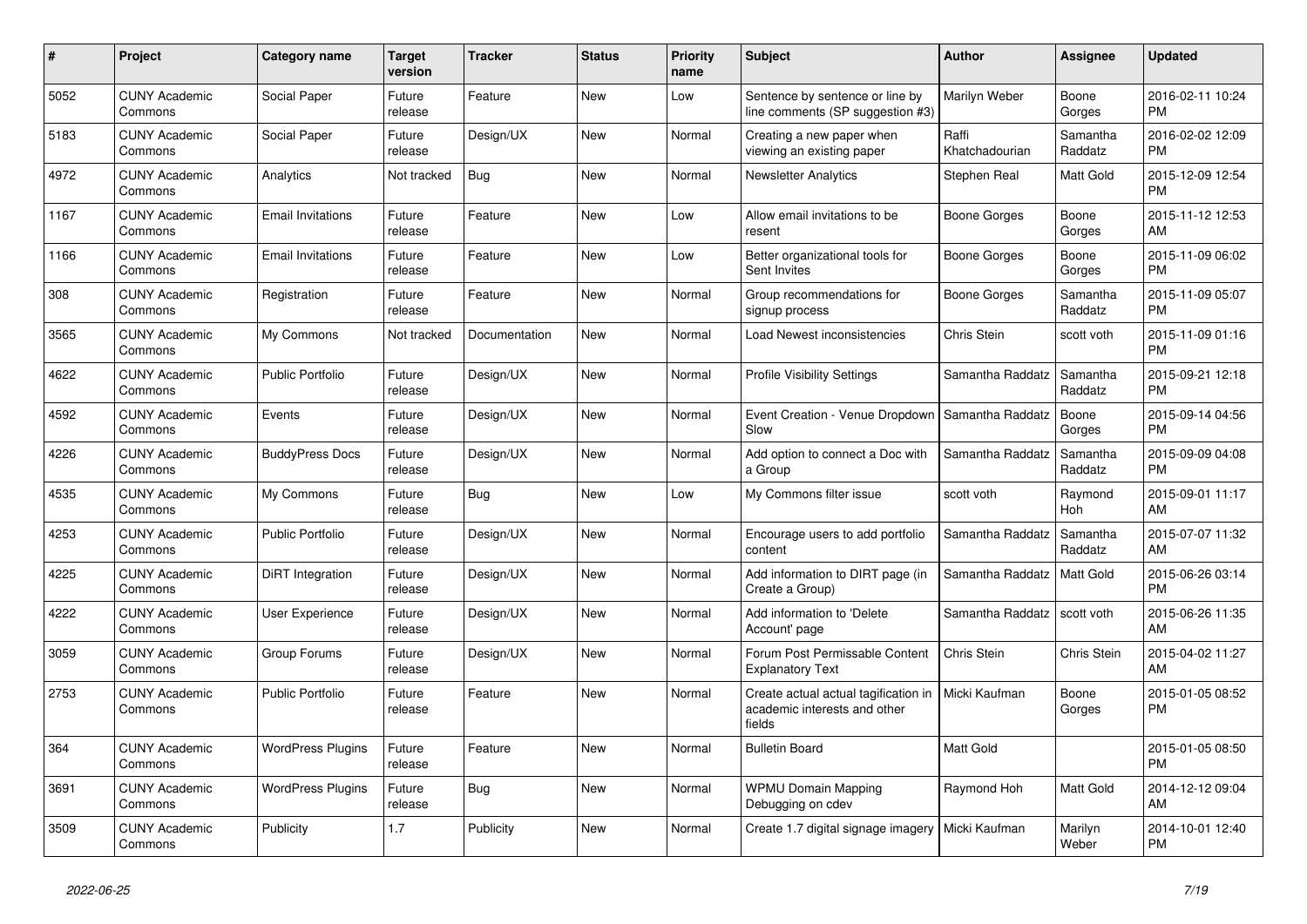| $\pmb{\#}$ | Project                         | <b>Category name</b>       | <b>Target</b><br>version | <b>Tracker</b> | <b>Status</b> | <b>Priority</b><br>name | <b>Subject</b>                                                          | Author              | <b>Assignee</b>       | <b>Updated</b>                |
|------------|---------------------------------|----------------------------|--------------------------|----------------|---------------|-------------------------|-------------------------------------------------------------------------|---------------------|-----------------------|-------------------------------|
| 3506       | <b>CUNY Academic</b><br>Commons | Publicity                  | 1.7                      | Publicity      | <b>New</b>    | Normal                  | Prepare 1.7 email messaging                                             | Micki Kaufman       | Micki<br>Kaufman      | 2014-10-01 12:36<br><b>PM</b> |
| 3048       | <b>CUNY Academic</b><br>Commons | <b>Public Portfolio</b>    | Future<br>release        | Feature        | <b>New</b>    | Low                     | Images for rich text profile fields                                     | Boone Gorges        | Boone<br>Gorges       | 2014-02-19 12:56<br><b>PM</b> |
| 14439      | <b>CUNY Academic</b><br>Commons | Spam/Spam<br>Prevention    | 2.0.2                    | Support        | Assigned      | Normal                  | Aprroved comments held for<br>moderation                                | Laurie Hurson       | Raymond<br>Hoh        | 2022-06-14 11:36<br>AM        |
| 13946      | <b>CUNY Academic</b><br>Commons | <b>WordPress Plugins</b>   | 2.1.0                    | Support        | Assigned      | Normal                  | <b>Custom Embed handler For</b><br>OneDrive files                       | scott voth          | Raymond<br>Hoh        | 2022-05-26 10:46<br>AM        |
| 15604      | <b>CUNY Academic</b><br>Commons | <b>Email Notifications</b> | Future<br>release        | Feature        | Assigned      | Normal                  | <b>Restructure Commons Group</b><br>Digest Email Messages               | <b>Matt Gold</b>    | Boone<br>Gorges       | 2022-05-26 10:45<br>AM        |
| 8900       | <b>CUNY Academic</b><br>Commons | Accessibility              | Future<br>release        | Feature        | Assigned      | Normal                  | Look into tools to enforce<br>accessibility in WP environment           | Matt Gold           | Boone<br>Gorges       | 2022-04-26 11:59<br>AM        |
| 8901       | <b>CUNY Academic</b><br>Commons | Accessibility              | Future<br>release        | Feature        | Assigned      | Normal                  | Theme analysis for accessibility                                        | <b>Matt Gold</b>    | Boone<br>Gorges       | 2022-04-26 11:59<br>AM        |
| 12436      | <b>CUNY Academic</b><br>Commons |                            | Not tracked              | <b>Bug</b>     | Assigned      | Normal                  | Nightly system downtime                                                 | Boone Gorges        |                       | 2020-08-01 09:30<br>AM        |
| 3002       | <b>CUNY Academic</b><br>Commons | Search                     | Future<br>release        | Feature        | Assigned      | Normal                  | Overhaul CAC search by using<br>external search appliance               | <b>Boone Gorges</b> | Boone<br>Gorges       | 2020-07-15 03:05<br><b>PM</b> |
| 5581       | <b>CUNY Academic</b><br>Commons | Analytics                  | Future<br>release        | Feature        | Assigned      | Normal                  | <b>Explore alternatives to Google</b><br>Analytics                      | <b>Matt Gold</b>    | Valerie<br>Townsend   | 2020-04-17 03:12<br><b>PM</b> |
| 8836       | <b>CUNY Academic</b><br>Commons | Blogs (BuddyPress)         | Future<br>release        | Feature        | Assigned      | Normal                  | Redesign site launch process                                            | <b>Matt Gold</b>    | Boone<br>Gorges       | 2019-10-03 02:49<br><b>PM</b> |
| 11519      | <b>CUNY Academic</b><br>Commons |                            | Not tracked              | Support        | Assigned      | Normal                  | comment option not appearing                                            | Marilyn Weber       |                       | 2019-09-24 10:28<br>AM        |
| 11517      | <b>CUNY Academic</b><br>Commons |                            | Not tracked              | Feature        | Assigned      | Normal                  | wp-accessibility plugin should not<br>strip 'target=" blank" by default | Boone Gorges        | Laurie Hurson         | 2019-09-24 09:57<br>AM        |
| 8666       | <b>CUNY Academic</b><br>Commons | Teaching                   | Not tracked              | Documentation  | Assigned      | Normal                  | Create Teaching on the<br>Commons Resource Page                         | <b>Matt Gold</b>    | Laurie Hurson         | 2019-09-23 03:16<br><b>PM</b> |
| 5016       | <b>CUNY Academic</b><br>Commons | Events                     | Future<br>release        | Feature        | Assigned      | Low                     | Allow comments to be posted on<br>events                                | <b>Matt Gold</b>    | Raymond<br>Hoh        | 2019-03-01 02:23<br><b>PM</b> |
| 10659      | <b>CUNY Academic</b><br>Commons | Group Forums               | Future<br>release        | Feature        | Assigned      | Normal                  | Post to multiple groups via email                                       | <b>Matt Gold</b>    | Raymond<br><b>Hoh</b> | 2018-11-15 12:54<br>AM        |
| 9028       | <b>CUNY Academic</b><br>Commons | Onboarding                 | Future<br>release        | Feature        | Assigned      | Normal                  | suggest groups to new members<br>during the registration process        | <b>Matt Gold</b>    | Chris Stein           | 2018-10-24 12:34<br><b>PM</b> |
| 10368      | <b>CUNY Academic</b><br>Commons |                            | Future<br>release        | Feature        | Assigned      | Normal                  | Use ORCID data to populate<br>academic profile page                     | Stephen Francoeur   | Boone<br>Gorges       | 2018-09-25 01:53<br><b>PM</b> |
| 9941       | <b>CUNY Academic</b><br>Commons | Wiki                       | Not tracked              | Support        | Assigned      | Normal                  | Wiki functionality                                                      | <b>Matt Gold</b>    | Boone<br>Gorges       | 2018-06-26 10:57<br>AM        |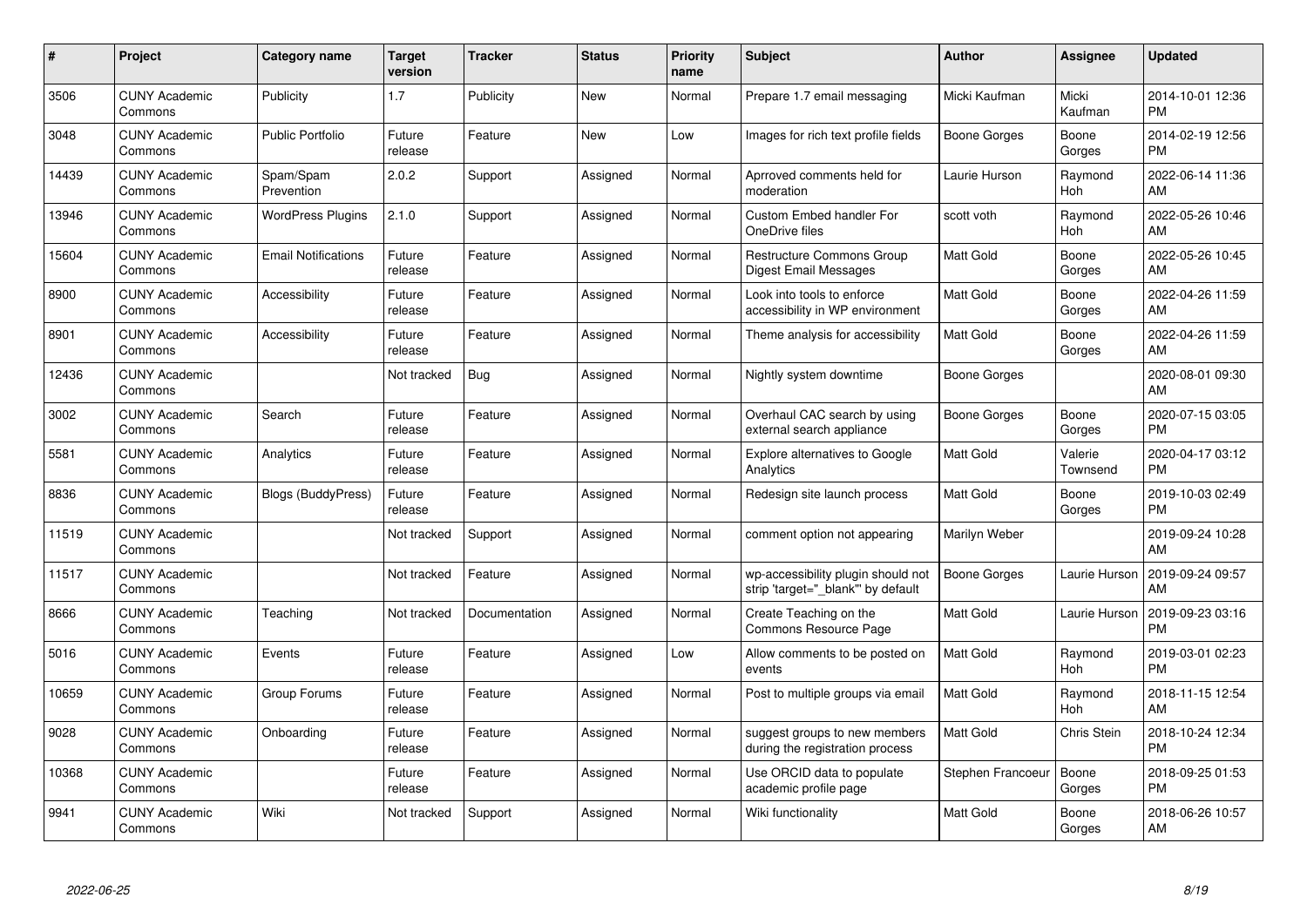| #    | Project                         | <b>Category name</b>     | <b>Target</b><br>version | <b>Tracker</b> | <b>Status</b> | <b>Priority</b><br>name | <b>Subject</b>                                                                             | Author              | Assignee           | <b>Updated</b>                |
|------|---------------------------------|--------------------------|--------------------------|----------------|---------------|-------------------------|--------------------------------------------------------------------------------------------|---------------------|--------------------|-------------------------------|
| 9895 | <b>CUNY Academic</b><br>Commons | Onboarding               | Future<br>release        | Feature        | Assigned      | Normal                  | Add "Accept Invitation"<br>link/button/function to Group<br>and/or Site invitation emails? | <b>Luke Waltzer</b> | Boone<br>Gorges    | 2018-06-07 12:42<br><b>PM</b> |
| 9835 | <b>CUNY Academic</b><br>Commons | Group Forums             | Future<br>release        | <b>Bug</b>     | Assigned      | Normal                  | add a "like" function?                                                                     | Marilyn Weber       | Erik Trainer       | 2018-06-05 01:49<br><b>PM</b> |
| 3768 | <b>CUNY Academic</b><br>Commons | <b>Public Portfolio</b>  | Future<br>release        | Feature        | Assigned      | Normal                  | Institutions/Past positions on<br>public portfolios                                        | Matt Gold           | Boone<br>Gorges    | 2018-04-23 10:44<br>AM        |
| 9015 | <b>CUNY Academic</b><br>Commons | Groups (misc)            | Not tracked              | Outreach       | Assigned      | Normal                  | Email group admins the email<br>addresses of their groups                                  | Matt Gold           | Matt Gold          | 2018-01-02 09:54<br>AM        |
| 8992 | <b>NYCDH Community</b><br>Site  |                          |                          | Bug            | Assigned      | Normal                  | Multiple RBE error reports                                                                 | <b>Matt Gold</b>    | Raymond<br>Hoh     | 2017-12-11 05:43<br><b>PM</b> |
| 8976 | <b>CUNY Academic</b><br>Commons | Reply By Email           | Not tracked              | Feature        | Assigned      | Normal                  | Package RBE new topics<br>posting?                                                         | <b>Matt Gold</b>    | Raymond<br>Hoh     | 2017-12-04 02:34<br><b>PM</b> |
| 8898 | <b>CUNY Academic</b><br>Commons | Social Paper             | Not tracked              | Feature        | Assigned      | Normal                  | Usage data on docs and social<br>paper                                                     | <b>Matt Gold</b>    | <b>Matt Gold</b>   | 2017-11-16 11:32<br>AM        |
| 8837 | <b>CUNY Academic</b><br>Commons |                          | Not tracked              | Feature        | Assigned      | Normal                  | Create a form to request info from<br>people requesting premium<br>themes and plugins      | Matt Gold           | Marilyn<br>Weber   | 2017-11-14 03:35<br><b>PM</b> |
| 8902 | <b>CUNY Academic</b><br>Commons | Design                   | Not tracked              | Feature        | Assigned      | Normal                  | Report back on research on<br><b>BuddyPress themes</b>                                     | Matt Gold           | Michael Smith      | 2017-11-10 12:31<br><b>PM</b> |
| 8078 | <b>CUNY Academic</b><br>Commons | <b>WordPress Plugins</b> | Future<br>release        | System Upgrade | Assigned      | Normal                  | CommentPress Updates                                                                       | Margaret Galvan     | Christian<br>Wach  | 2017-05-08 03:49<br><b>PM</b> |
| 7828 | <b>CUNY Academic</b><br>Commons |                          | Not tracked              | Feature        | Assigned      | Normal                  | Theme Assessment 2017                                                                      | Margaret Galvan     | Margaret<br>Galvan | 2017-05-02 10:41<br><b>PM</b> |
| 5316 | <b>CUNY Academic</b><br>Commons | User Experience          | Future<br>release        | Feature        | Assigned      | Normal                  | Prompt user email address<br>updates                                                       | Matt Gold           | Stephen Real       | 2016-12-21 03:30<br><b>PM</b> |
| 4980 | <b>CUNY Academic</b><br>Commons | Home Page                | Future<br>release        | Feature        | Assigned      | Normal                  | CAC Featured Content -- Adding<br>Randomization                                            | <b>Matt Gold</b>    | Boone<br>Gorges    | 2016-12-12 03:01<br><b>PM</b> |
| 6995 | <b>CUNY Academic</b><br>Commons | Home Page                | Not tracked              | Bug            | Assigned      | Normal                  | member filter on homepage not<br>working                                                   | <b>Matt Gold</b>    | Raymond<br>Hoh     | 2016-12-11 09:46<br><b>PM</b> |
| 6671 | <b>CUNY Academic</b><br>Commons | Reply By Email           | Not tracked              | <b>Bug</b>     | Assigned      | Normal                  | "Post too often" RBE error<br>message                                                      | Matt Gold           | Raymond<br>Hoh     | 2016-11-11 09:55<br>AM        |
| 6426 | <b>CUNY Academic</b><br>Commons | Spam/Spam<br>Prevention  | Future<br>release        | Feature        | Assigned      | Normal                  | Force captcha on all comments?                                                             | Matt Gold           | <b>Tahir Butt</b>  | 2016-10-24 02:06<br>PM        |
| 1423 | <b>CUNY Academic</b><br>Commons | BuddyPress (misc)        | Future<br>release        | Feature        | Assigned      | Low                     | Show an avatar for pingback<br>comment activity items                                      | Boone Gorges        | <b>Tahir Butt</b>  | 2016-10-24 12:03<br><b>PM</b> |
| 3090 | <b>CUNY Academic</b><br>Commons | Twitter page             | Future<br>release        | Feature        | Assigned      | Normal                  | Prevent Retweets from showing<br>up on Commons twitter page                                | Matt Gold           | <b>Tahir Butt</b>  | 2016-10-24 11:31<br>AM        |
| 5234 | <b>CUNY Academic</b><br>Commons | Membership               | Future<br>release        | Feature        | Assigned      | Normal                  | Write Unconfirmed patch for WP                                                             | <b>Boone Gorges</b> | Boone<br>Gorges    | 2016-10-24 11:18<br>AM        |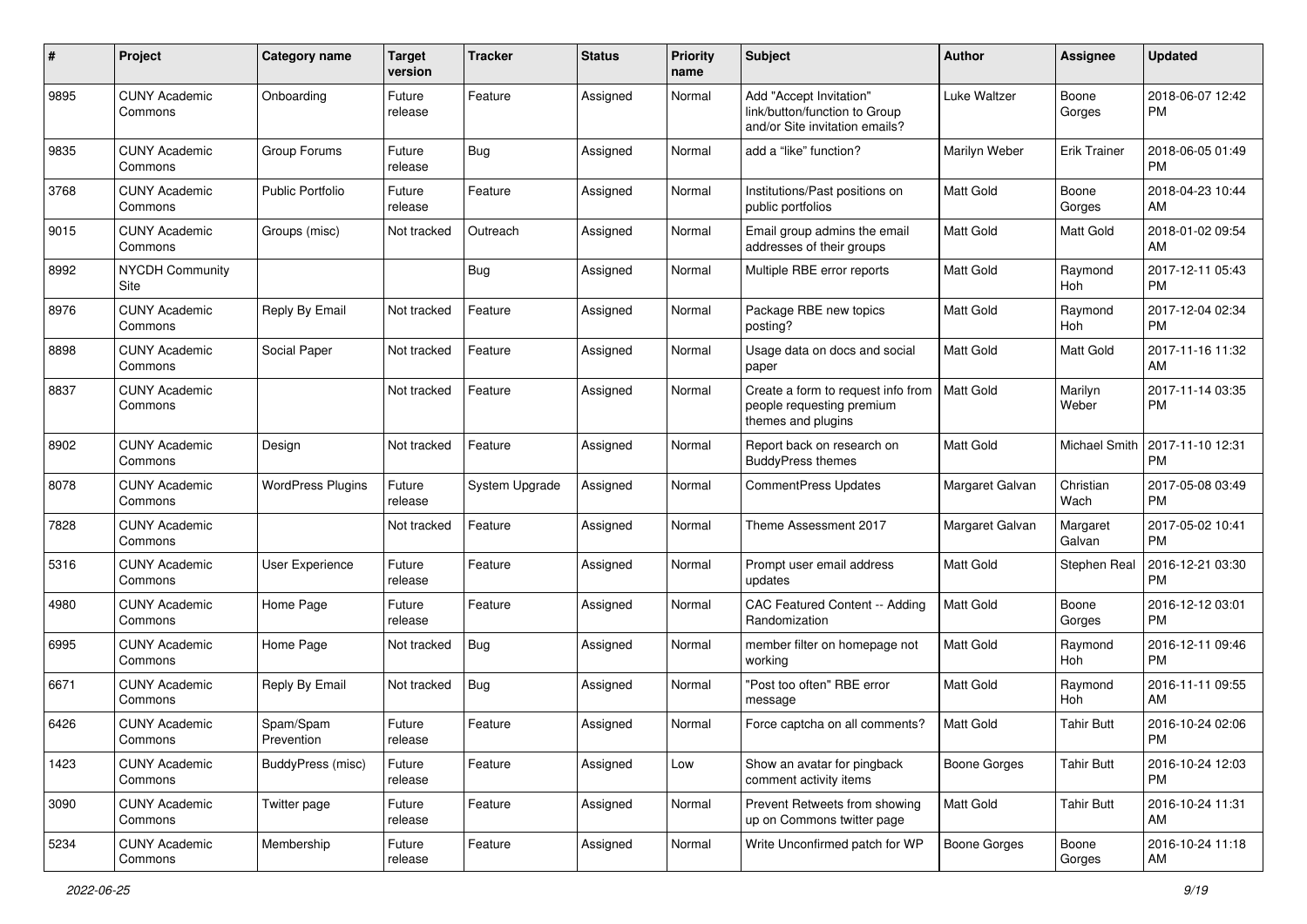| $\pmb{\#}$ | Project                         | Category name             | Target<br>version | <b>Tracker</b> | <b>Status</b> | <b>Priority</b><br>name | <b>Subject</b>                                                                     | Author              | Assignee            | Updated                       |
|------------|---------------------------------|---------------------------|-------------------|----------------|---------------|-------------------------|------------------------------------------------------------------------------------|---------------------|---------------------|-------------------------------|
| 6392       | <b>CUNY Academic</b><br>Commons | Group Forums              | Future<br>release | Design/UX      | Assigned      | Low                     | Composition/Preview Panes in<br>Forum Posts                                        | Luke Waltzer        | Paige Dupont        | 2016-10-21 04:26<br><b>PM</b> |
| 1417       | <b>CUNY Academic</b><br>Commons | <b>BuddyPress Docs</b>    | Future<br>release | Feature        | Assigned      | Low                     | <b>Bulk actions for BuddyPress Docs</b>                                            | <b>Boone Gorges</b> | Boone<br>Gorges     | 2016-10-17 10:41<br><b>PM</b> |
| 6298       | <b>CUNY Academic</b><br>Commons | User Experience           | Not tracked       | Design/UX      | Assigned      | Normal                  | Examine data from survey                                                           | Matt Gold           | Margaret<br>Galvan  | 2016-10-14 12:16<br>PM        |
| 2881       | <b>CUNY Academic</b><br>Commons | <b>Public Portfolio</b>   | Future<br>release | Feature        | Assigned      | Normal                  | Redesign the UX for Profiles                                                       | Chris Stein         | Chris Stein         | 2016-10-13 12:45<br><b>PM</b> |
| 4903       | <b>CUNY Academic</b><br>Commons | Events                    | Future<br>release | Design/UX      | Assigned      | Normal                  | Improving visual appearance of<br>event calendars                                  | Matt Gold           | Boone<br>Gorges     | 2016-10-13 11:51<br>AM        |
| 5696       | <b>CUNY Academic</b><br>Commons | Events                    | Future<br>release | Feature        | Assigned      | Normal                  | Events Calendar - display options<br>calendar aggregation                          | Matt Gold           | Boone<br>Gorges     | 2016-10-13 11:44<br>AM        |
| 6115       | <b>CUNY Academic</b><br>Commons | Publicity                 | Not tracked       | Feature        | Assigned      | Normal                  | create digital signage for GC                                                      | Matt Gold           | scott voth          | 2016-10-11 10:09<br><b>PM</b> |
| 5268       | <b>CUNY Academic</b><br>Commons | Group Forums              | Future<br>release | <b>Bug</b>     | Assigned      | Normal                  | Long-time to post to multiple<br>groups                                            | Luke Waltzer        | Daniel Jones        | 2016-09-07 06:31<br>PM        |
| 5955       | <b>CUNY Academic</b><br>Commons | Outreach                  | Future<br>release | Feature        | Assigned      | Normal                  | Create auto-newsletter for<br>commons members                                      | Matt Gold           | Luke Waltzer        | 2016-08-30 10:34<br>AM        |
| 5827       | <b>CUNY Academic</b><br>Commons | <b>Public Portfolio</b>   | Future<br>release | Bug            | Assigned      | Normal                  | Academic Interests square<br>bracket links not working                             | scott voth          | Chris Stein         | 2016-08-11 11:59<br><b>PM</b> |
| 5691       | <b>CUNY Academic</b><br>Commons | <b>Blogs (BuddyPress)</b> | Future<br>release | Bug            | Assigned      | High                    | Differing numbers on Sites display   Matt Gold                                     |                     | Raymond<br>Hoh      | 2016-06-13 01:37<br>PM        |
| 4438       | <b>CUNY Academic</b><br>Commons | Events                    | Future<br>release | Bug            | Assigned      | Normal                  | Events Calendar - Export<br><b>Recurring Events</b>                                | scott voth          | Daniel Jones        | 2016-05-23 04:25<br>PM        |
| 2612       | <b>CUNY Academic</b><br>Commons |                           | Not tracked       | Publicity      | Assigned      | Normal                  | Pinterest site for the Commons                                                     | local admin         | Sarah<br>Morgano    | 2016-03-04 11:19<br>AM        |
| 2666       | <b>CUNY Academic</b><br>Commons | About page                | Not tracked       | Documentation  | Assigned      | Normal                  | Update About Text                                                                  | Chris Stein         | Luke Waltzer        | 2016-03-04 11:19<br>AM        |
| 4986       | <b>CUNY Academic</b><br>Commons | ZenDesk                   | Not tracked       | Support        | Assigned      | Normal                  | Prepare documentation for<br>Zendesk re web widget                                 | Matt Gold           | Samantha<br>Raddatz | 2016-02-25 03:09<br><b>PM</b> |
| 636        | <b>CUNY Academic</b><br>Commons | WordPress (misc)          | Not tracked       | Support        | Assigned      | Normal                  | Create Lynda.com-like Table of<br>Contents for Prospective Tutorial<br>Screencasts | Matt Gold           | scott voth          | 2016-02-23 03:12<br><b>PM</b> |
| 4070       | <b>CUNY Academic</b><br>Commons | Analytics                 | Not tracked       | Support        | Assigned      | Normal                  | Request for JITP site analytics                                                    | Matt Gold           | Seth Persons        | 2016-02-23 03:09<br>PM        |
| 5225       | <b>CUNY Academic</b><br>Commons | Registration              | Future<br>release | Feature        | Assigned      | Normal                  | On-boarding Issues                                                                 | Luke Waltzer        | Samantha<br>Raddatz | 2016-02-12 02:58<br><b>PM</b> |
| 2175       | <b>CUNY Academic</b><br>Commons | WordPress (misc)          | Not tracked       | Support        | Assigned      | Normal                  | Subscibe 2 vs. Jetpack<br>subscription options                                     | local admin         | Matt Gold           | 2016-01-26 04:58<br><b>PM</b> |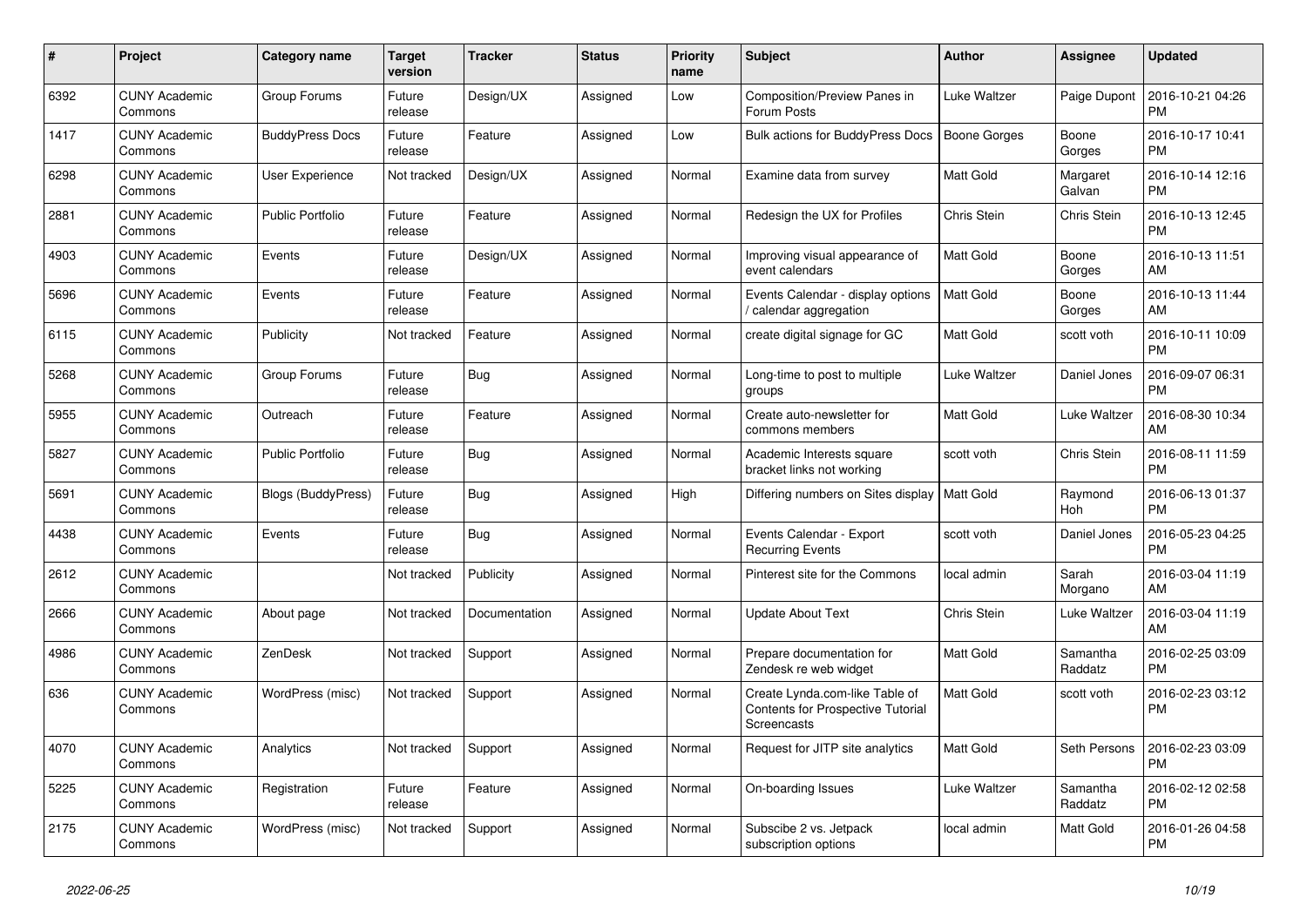| #    | Project                         | <b>Category name</b>           | Target<br>version | Tracker | <b>Status</b> | <b>Priority</b><br>name | <b>Subject</b>                                                                       | <b>Author</b>       | <b>Assignee</b>     | <b>Updated</b>                |
|------|---------------------------------|--------------------------------|-------------------|---------|---------------|-------------------------|--------------------------------------------------------------------------------------|---------------------|---------------------|-------------------------------|
| 3230 | <b>CUNY Academic</b><br>Commons | Internal Tools and<br>Workflow | Not tracked       | Feature | Assigned      | High                    | Scripts for quicker<br>provisioning/updating of<br>development environments          | Boone Gorges        | Boone<br>Gorges     | 2016-01-26 04:54<br><b>PM</b> |
| 1105 | <b>CUNY Academic</b><br>Commons | WordPress (misc)               | Future<br>release | Feature | Assigned      | Normal                  | Rephrase Blog Privacy Options                                                        | <b>Matt Gold</b>    | Samantha<br>Raddatz | 2015-11-09 06:19<br><b>PM</b> |
| 554  | <b>CUNY Academic</b><br>Commons | BuddyPress (misc)              | Future<br>release | Feature | Assigned      | Normal                  | Add Trackback notifications to<br>site-wide activity feed                            | <b>Matt Gold</b>    | Boone<br>Gorges     | 2015-11-09 06:19<br><b>PM</b> |
| 365  | <b>CUNY Academic</b><br>Commons | WordPress (misc)               | Future<br>release | Feature | Assigned      | Normal                  | <b>Create Mouseover Tooltips</b><br>throughout Site                                  | Matt Gold           | Chris Stein         | 2015-11-09 06:18<br><b>PM</b> |
| 497  | <b>CUNY Academic</b><br>Commons | <b>WordPress Plugins</b>       | Future<br>release | Feature | Assigned      | Normal                  | Drag and Drop Ordering on<br>Gallery Post Plugin                                     | Matt Gold           | Ron Rennick         | 2015-11-09 06:18<br><b>PM</b> |
| 287  | <b>CUNY Academic</b><br>Commons | WordPress (misc)               | Future<br>release | Feature | Assigned      | Normal                  | Create troubleshooting tool for<br>account sign-up                                   | <b>Matt Gold</b>    | Boone<br>Gorges     | 2015-11-09 06:17<br><b>PM</b> |
| 2523 | <b>CUNY Academic</b><br>Commons | <b>BuddyPress Docs</b>         | Future<br>release | Feature | Assigned      | Normal                  | Allow Users to Upload Images to<br><b>BP</b> Docs                                    | <b>Matt Gold</b>    | Boone<br>Gorges     | 2015-11-09 06:14<br><b>PM</b> |
| 1744 | <b>CUNY Academic</b><br>Commons | <b>BuddyPress Docs</b>         | Future<br>release | Feature | Assigned      | Normal                  | Spreadsheet-style Docs                                                               | Boone Gorges        | Boone<br>Gorges     | 2015-11-09 06:13<br><b>PM</b> |
| 1460 | <b>CUNY Academic</b><br>Commons | Analytics                      | Future<br>release | Feature | Assigned      | Normal                  | <b>Update System Report</b>                                                          | <b>Brian Foote</b>  | Boone<br>Gorges     | 2015-11-09 06:13<br><b>PM</b> |
| 2610 | <b>CUNY Academic</b><br>Commons | Group Invitations              | Future<br>release | Feature | Assigned      | Low                     | Request: Custom invitation<br>message to group invites                               | local admin         | Boone<br>Gorges     | 2015-11-09 06:13<br><b>PM</b> |
| 2325 | <b>CUNY Academic</b><br>Commons | BuddyPress (misc)              | Future<br>release | Feature | Assigned      | Low                     | Profile should have separate<br>fields for first/last names                          | local admin         | Boone<br>Gorges     | 2015-11-09 06:09<br><b>PM</b> |
| 2013 | <b>CUNY Academic</b><br>Commons | <b>Public Portfolio</b>        | Future<br>release | Feature | Assigned      | Low                     | Have Profile Privacy Options<br>show up only for filled-in fields                    | Matt Gold           | Boone<br>Gorges     | 2015-11-09 06:09<br><b>PM</b> |
| 1165 | <b>CUNY Academic</b><br>Commons | <b>Email Invitations</b>       | Future<br>release | Feature | Assigned      | Low                     | Allow saved lists of invitees under<br>Send Invites                                  | <b>Boone Gorges</b> | Boone<br>Gorges     | 2015-11-09 06:03<br><b>PM</b> |
| 333  | <b>CUNY Academic</b><br>Commons | <b>Email Notifications</b>     | Future<br>release | Feature | Assigned      | Low                     | <b>Delay Forum Notification Email</b><br>Delivery Until After Editing Period<br>Ends | <b>Matt Gold</b>    | Raymond<br>Hoh      | 2015-11-09 06:01<br><b>PM</b> |
| 481  | <b>CUNY Academic</b><br>Commons | Groups (misc)                  | Future<br>release | Feature | Assigned      | Normal                  | ability to archive inactive groups<br>and blogs                                      | Michael Mandiberg   | Samantha<br>Raddatz | 2015-11-09 05:56<br><b>PM</b> |
| 519  | <b>CUNY Academic</b><br>Commons | <b>BuddyPress Docs</b>         | Future<br>release | Feature | Assigned      | Low                     | TOC for individual docs - for new<br>BP "wiki-like" plugin                           | scott voth          | Boone<br>Gorges     | 2015-11-09 05:54<br><b>PM</b> |
| 1192 | <b>CUNY Academic</b><br>Commons | <b>Group Files</b>             | Future<br>release | Feature | Assigned      | Low                     | When posting group files, allow<br>users to add a category without<br>saving         | Matt Gold           | Raymond<br>Hoh      | 2015-11-09 05:53<br><b>PM</b> |
| 1422 | <b>CUNY Academic</b><br>Commons | <b>BuddyPress Docs</b>         | Future<br>release | Feature | Assigned      | Normal                  | Make "created Doc" activity icons<br>non-mini                                        | Boone Gorges        | Boone<br>Gorges     | 2015-11-09 05:48<br><b>PM</b> |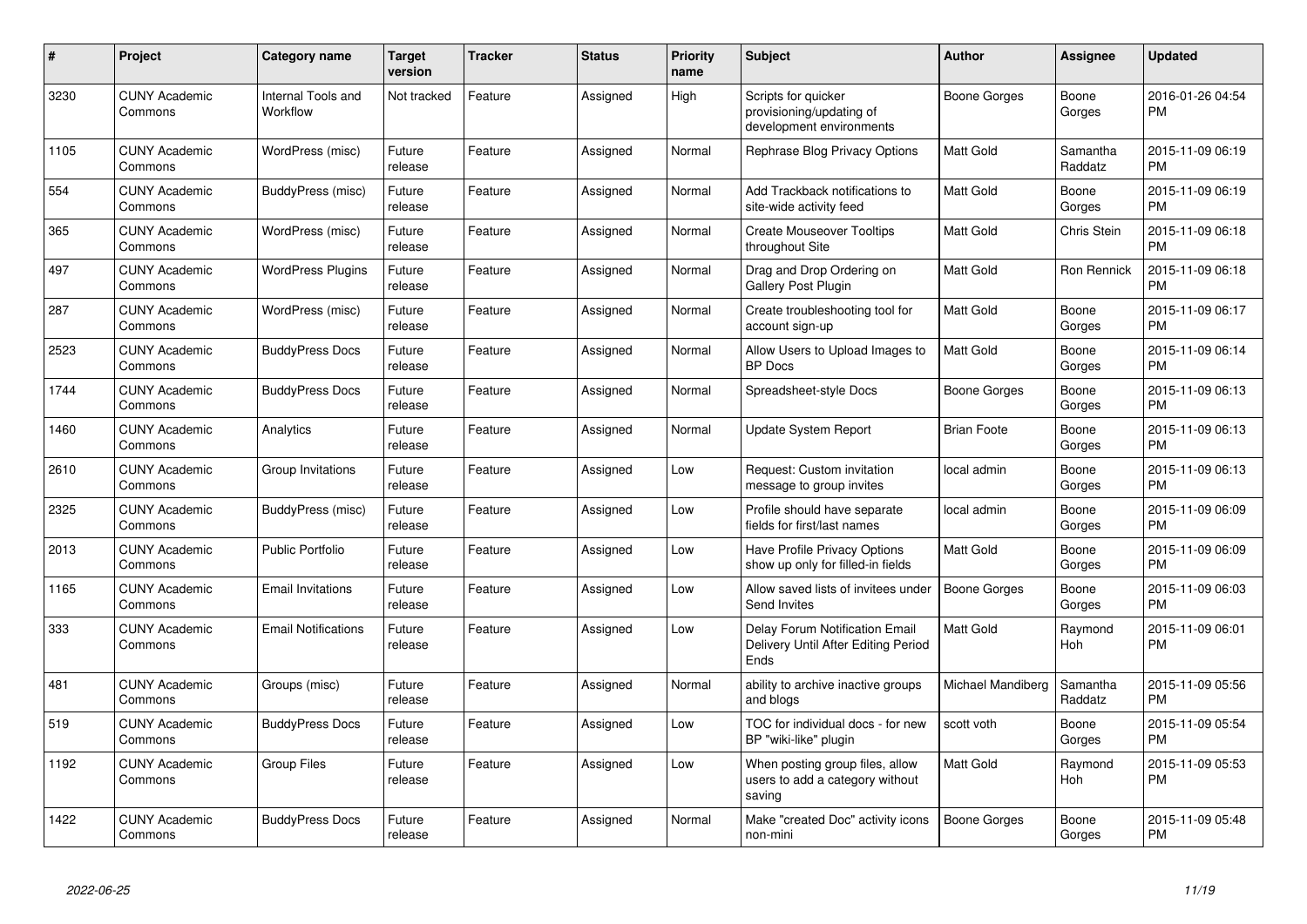| #    | Project                         | <b>Category name</b>    | <b>Target</b><br>version | <b>Tracker</b> | <b>Status</b> | <b>Priority</b><br>name | Subject                                                                | Author                  | <b>Assignee</b>     | <b>Updated</b>                |
|------|---------------------------------|-------------------------|--------------------------|----------------|---------------|-------------------------|------------------------------------------------------------------------|-------------------------|---------------------|-------------------------------|
| 653  | <b>CUNY Academic</b><br>Commons | Group Blogs             | Future<br>release        | Feature        | Assigned      | Normal                  | Redesign Integration of Groups<br>and Blogs                            | <b>Matt Gold</b>        | Samantha<br>Raddatz | 2015-11-09 05:40<br><b>PM</b> |
| 618  | <b>CUNY Academic</b><br>Commons | <b>BuddyPress Docs</b>  | Future<br>release        | Feature        | Assigned      | Normal                  | BuddyPress Docs: export formats                                        | <b>Boone Gorges</b>     | Boone<br>Gorges     | 2015-11-09 05:38<br><b>PM</b> |
| 310  | <b>CUNY Academic</b><br>Commons | BuddyPress (misc)       | Future<br>release        | Feature        | Assigned      | Low                     | <b>Friend Request Email</b>                                            | Matt Gold               | Samantha<br>Raddatz | 2015-11-09 05:08<br><b>PM</b> |
| 3473 | <b>CUNY Academic</b><br>Commons | User Experience         | Future<br>release        | Feature        | Assigned      | Normal                  | Commons profile: Add help info<br>about "Positions" replacing "title"  | Keith Miyake            | Samantha<br>Raddatz | 2015-11-09 02:28<br><b>PM</b> |
| 3517 | <b>CUNY Academic</b><br>Commons | My Commons              | Future<br>release        | Feature        | Assigned      | Normal                  | Mute/Unmute My Commons<br>updates                                      | Matt Gold               | Raymond<br>Hoh      | 2015-11-09 01:19<br><b>PM</b> |
| 3192 | <b>CUNY Academic</b><br>Commons | Group Forums            | Future<br>release        | Feature        | Assigned      | Normal                  | Customizable forum views for<br>bbPress 2.x group forums               | <b>Boone Gorges</b>     | Raymond<br>Hoh      | 2015-11-09 12:47<br><b>PM</b> |
| 4661 | <b>CUNY Academic</b><br>Commons | <b>User Experience</b>  | Future<br>release        | <b>Bug</b>     | Assigned      | Normal                  | Simplify Events text                                                   | <b>Matt Gold</b>        | Samantha<br>Raddatz | 2015-10-02 09:06<br><b>PM</b> |
| 4388 | <b>CUNY Academic</b><br>Commons | WordPress (misc)        | Future<br>release        | Bug            | Assigned      | Normal                  | Repeated request for<br>authentication.                                | Alice.Lynn<br>McMichael | Raymond<br>Hoh      | 2015-08-11 07:35<br><b>PM</b> |
| 4404 | <b>CUNY Academic</b><br>Commons | <b>Public Portfolio</b> | Future<br>release        | Design/UX      | Assigned      | Normal                  | Change color of permissions info<br>on portfolio editing interface     | Matt Gold               | Samantha<br>Raddatz | 2015-08-11 05:28<br><b>PM</b> |
| 4235 | <b>CUNY Academic</b><br>Commons |                         | Not tracked              | Design/UX      | Assigned      | Normal                  | Explore user experience around<br>comments on forum topics vs<br>docs  | Matt Gold               | Samantha<br>Raddatz | 2015-07-21 10:23<br>AM        |
| 4238 | <b>CUNY Academic</b><br>Commons | Events                  | Future<br>release        | Feature        | Assigned      | Normal                  | Copy Events to Other Groups?                                           | <b>Matt Gold</b>        | Boone<br>Gorges     | 2015-07-02 10:08<br>AM        |
| 4221 | <b>CUNY Academic</b><br>Commons | Group Forums            | Future<br>release        | Design/UX      | Assigned      | Normal                  | Add 'Number of Posts' display<br>option to Forum page                  | Samantha Raddatz        | Samantha<br>Raddatz | 2015-06-26 02:21<br><b>PM</b> |
| 4053 | <b>CUNY Academic</b><br>Commons | Events                  | Future<br>release        | Feature        | Assigned      | Normal                  | Create new tab for past events                                         | <b>Matt Gold</b>        | Boone<br>Gorges     | 2015-05-12 02:10<br><b>PM</b> |
| 4027 | <b>CUNY Academic</b><br>Commons | Commons In A Box        | Not tracked              | Design/UX      | Assigned      | Normal                  | Usability review of CBOX update<br>procedures                          | <b>Matt Gold</b>        | Samantha<br>Raddatz | 2015-05-11 06:36<br><b>PM</b> |
| 3536 | <b>CUNY Academic</b><br>Commons | My Commons              | Future<br>release        | Feature        | Assigned      | Normal                  | Infinite Scroll on My Commons<br>page                                  | <b>Matt Gold</b>        | Raymond<br>Hoh      | 2015-04-13 04:42<br><b>PM</b> |
| 3662 | <b>CUNY Academic</b><br>Commons | <b>SEO</b>              | Future<br>release        | Feature        | Assigned      | Normal                  | Duplicate Content/SEO/Google<br>issues                                 | <b>Matt Gold</b>        | Raymond<br>Hoh      | 2015-04-13 04:37<br><b>PM</b> |
| 370  | <b>CUNY Academic</b><br>Commons | Registration            | Future<br>release        | Feature        | Assigned      | High                    | <b>Guest Accounts</b>                                                  | Matt Gold               | Matt Gold           | 2015-04-09 09:33<br>PM        |
| 3577 | <b>CUNY Academic</b><br>Commons | My Commons              | Future<br>release        | Design/UX      | Assigned      | Normal                  | Replies to items in My Commons                                         | Matt Gold               | Raymond<br>Hoh      | 2015-04-09 05:19<br>PM        |
| 3770 | <b>CUNY Academic</b><br>Commons | Public Portfolio        | Future<br>release        | Feature        | Assigned      | Normal                  | Improve Layout/Formatting of<br>Positions Area on Public<br>Portfolios | Matt Gold               | Chris Stein         | 2015-04-01 09:17<br><b>PM</b> |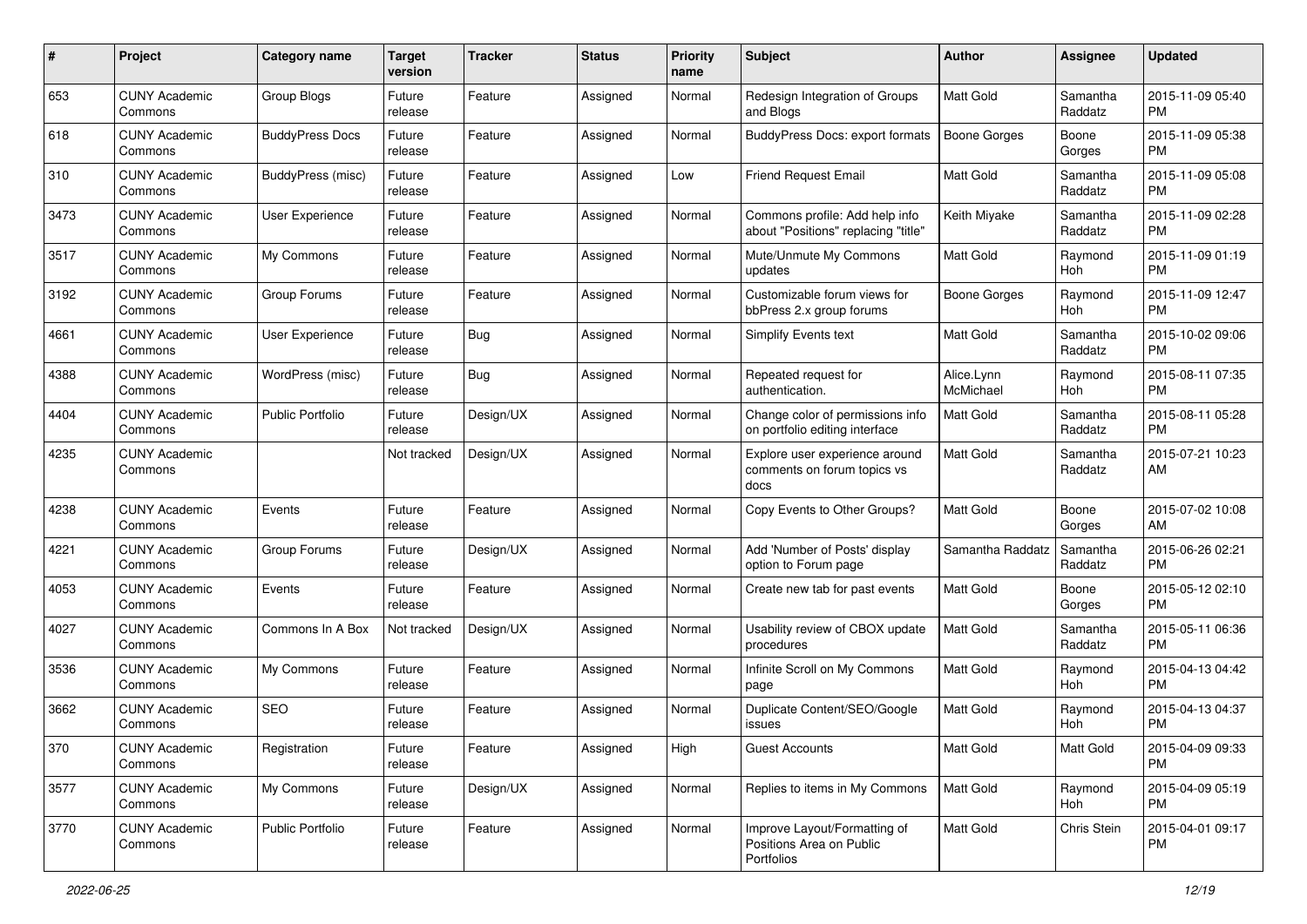| #    | Project                         | <b>Category name</b>     | <b>Target</b><br>version | <b>Tracker</b> | <b>Status</b> | <b>Priority</b><br>name | <b>Subject</b>                                                             | Author              | <b>Assignee</b>     | <b>Updated</b>                |
|------|---------------------------------|--------------------------|--------------------------|----------------|---------------|-------------------------|----------------------------------------------------------------------------|---------------------|---------------------|-------------------------------|
| 3308 | <b>CUNY Academic</b><br>Commons | Group Invitations        | Future<br>release        | Feature        | Assigned      | Normal                  | Allow members to rescind group<br>invitations                              | <b>Matt Gold</b>    | Boone<br>Gorges     | 2015-04-01 08:53<br>PM        |
| 3759 | <b>CUNY Academic</b><br>Commons | WordPress (misc)         | Future<br>release        | Feature        | Assigned      | Normal                  | Review Interface for Adding Users   Matt Gold<br>to Blogs                  |                     | Boone<br>Gorges     | 2015-03-24 05:52<br><b>PM</b> |
| 3042 | <b>CUNY Academic</b><br>Commons | <b>Public Portfolio</b>  | Future<br>release        | Feature        | Assigned      | Normal                  | Browsing member interests                                                  | Matt Gold           | Boone<br>Gorges     | 2015-03-21 09:04<br>PM        |
| 2754 | <b>CUNY Academic</b><br>Commons | Design                   | Future<br>release        | Feature        | Assigned      | Normal                  | Determine strategy for CAC logo<br>handling in top header                  | Micki Kaufman       | Chris Stein         | 2015-01-05 08:53<br><b>PM</b> |
| 2832 | <b>CUNY Academic</b><br>Commons | <b>Public Portfolio</b>  | Future<br>release        | Feature        | Assigned      | Normal                  | Improve interface for (not)<br>auto-linking profile fields                 | <b>Boone Gorges</b> | Chris Stein         | 2015-01-05 08:52<br><b>PM</b> |
| 1562 | <b>CUNY Academic</b><br>Commons | <b>WordPress Plugins</b> | Future<br>release        | Feature        | Assigned      | Low                     | Play with NYT Collaborative<br><b>Authoring Tool</b>                       | Matt Gold           | Boone<br>Gorges     | 2015-01-05 08:47<br>PM        |
| 658  | <b>CUNY Academic</b><br>Commons | <b>WordPress Plugins</b> | Future<br>release        | Feature        | Assigned      | Normal                  | Rebulid Sitewide Tag Suggestion                                            | Matt Gold           | Boone<br>Gorges     | 2015-01-05 08:47<br>PM        |
| 412  | <b>CUNY Academic</b><br>Commons | <b>WordPress Themes</b>  | Future<br>release        | Feature        | Assigned      | Normal                  | <b>Featured Themes</b>                                                     | <b>Matt Gold</b>    | Dominic<br>Giglio   | 2015-01-05 08:44<br>PM        |
| 2167 | <b>CUNY Academic</b><br>Commons | WordPress (misc)         | Future<br>release        | <b>Bug</b>     | Assigned      | Normal                  | CAC-Livestream Plugin Issues                                               | Michael Smith       | Dominic<br>Giglio   | 2015-01-02 03:06<br><b>PM</b> |
| 3475 | <b>CUNY Academic</b><br>Commons | Events                   | Future<br>release        | Feature        | Assigned      | Normal                  | Request to add plugin to<br>streamline room<br>booking/appointment booking | Naomi Barrettara    | Boone<br>Gorges     | 2014-12-01 05:14<br>PM        |
| 3510 | <b>CUNY Academic</b><br>Commons | Publicity                | 1.7                      | Publicity      | Assigned      | Normal                  | Post on the News Blog re: 'My<br>Commons'                                  | Micki Kaufman       | Sarah<br>Morgano    | 2014-10-15 11:18<br>AM        |
| 3511 | <b>CUNY Academic</b><br>Commons | Publicity                | 1.7                      | Publicity      | Assigned      | Normal                  | Social media for 1.7                                                       | Micki Kaufman       | Sarah<br>Morgano    | 2014-10-14 03:32<br><b>PM</b> |
| 3492 | <b>CUNY Academic</b><br>Commons | <b>WordPress Themes</b>  | Future<br>release        | Support        | Assigned      | Normal                  | Add CBOX theme to the<br>Commons                                           | scott voth          | Raymond<br>Hoh      | 2014-10-08 05:55<br><b>PM</b> |
| 3524 | <b>CUNY Academic</b><br>Commons | Documentation            | Not tracked              | Documentation  | Assigned      | Normal                  | Post describing all you can do<br>when starting up a new<br>blog/group     | <b>Matt Gold</b>    | scott voth          | 2014-10-04 12:56<br><b>PM</b> |
| 3193 | <b>CUNY Academic</b><br>Commons | Group Forums             | Future<br>release        | Feature        | Assigned      | Normal                  | bbPress 2.x dynamic roles and<br><b>RBE</b>                                | <b>Boone Gorges</b> | Boone<br>Gorges     | 2014-09-30 01:30<br><b>PM</b> |
| 3458 | <b>CUNY Academic</b><br>Commons | Groups (misc)            | Future<br>release        | Feature        | Assigned      | Normal                  | Filter Members of Group by<br>Campus                                       | Michael Smith       | Samantha<br>Raddatz | 2014-09-26 08:32<br>PM        |
| 3330 | <b>CUNY Academic</b><br>Commons | My Commons               | Future<br>release        | Feature        | Assigned      | Normal                  | "Commons Information" tool                                                 | Boone Gorges        | Chris Stein         | 2014-09-22 08:46<br>PM        |
| 2223 | <b>CUNY Academic</b><br>Commons | <b>WordPress Plugins</b> | Future<br>release        | Feature        | Assigned      | Low                     | Add Participad to the CUNY<br><b>Academic Commons</b>                      | Matt Gold           | Boone<br>Gorges     | 2014-09-17 10:03<br>PM        |
| 3354 | <b>CUNY Academic</b><br>Commons | Group Files              | Future<br>release        | Feature        | Assigned      | Low                     | Allow Group Download of Multiple   Matt Gold<br><b>Selected Files</b>      |                     | Chris Stein         | 2014-08-01 08:50<br>AM        |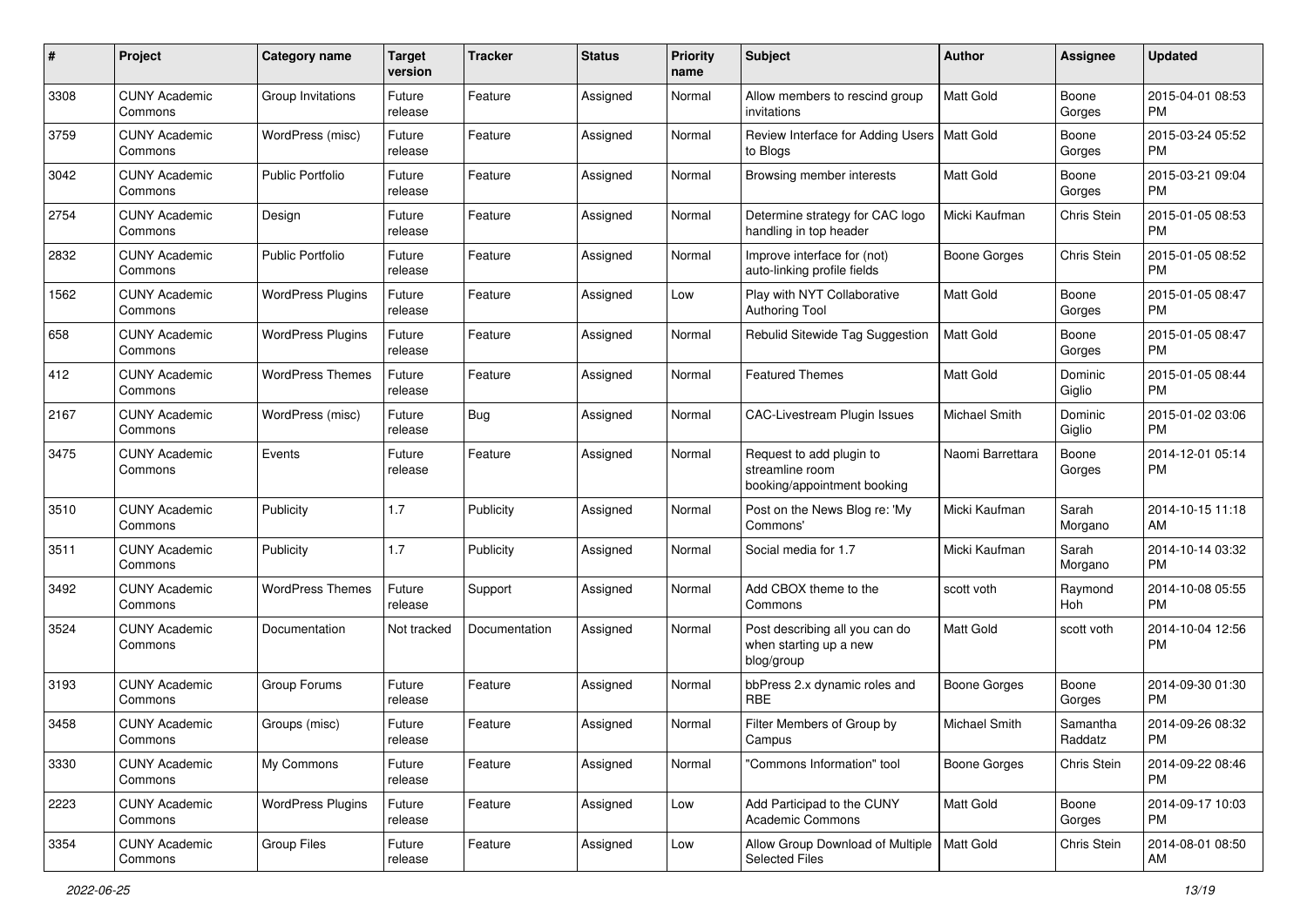| #     | Project                         | <b>Category name</b>     | <b>Target</b><br>version | <b>Tracker</b> | <b>Status</b> | <b>Priority</b><br>name | Subject                                                                | Author             | <b>Assignee</b>   | <b>Updated</b>                |
|-------|---------------------------------|--------------------------|--------------------------|----------------|---------------|-------------------------|------------------------------------------------------------------------|--------------------|-------------------|-------------------------------|
| 3220  | <b>CUNY Academic</b><br>Commons | <b>Public Portfolio</b>  | Future<br>release        | Feature        | Assigned      | Normal                  | Add indent/outdent option to<br>Formatting Buttons on Profile<br>Page  | <b>Matt Gold</b>   | Boone<br>Gorges   | 2014-05-21 10:39<br><b>PM</b> |
| 1888  | <b>CUNY Academic</b><br>Commons | Home Page                | Future<br>release        | Feature        | Assigned      | Normal                  | Refactor BP MPO Activity Filter to<br>support proper pagination        | Sarah Morgano      | Boone<br>Gorges   | 2014-05-01 07:11<br><b>PM</b> |
| 860   | <b>CUNY Academic</b><br>Commons | Design                   | Future<br>release        | Design/UX      | Assigned      | Normal                  | <b>Standardize Button Treatment</b><br>Across the Commons              | Chris Stein        | Chris Stein       | 2014-05-01 09:45<br>AM        |
| 1983  | <b>CUNY Academic</b><br>Commons | Home Page                | Future<br>release        | Feature        | Assigned      | Low                     | Media Library integration with<br>Featured Content plugin              | Boone Gorges       | Dominic<br>Giglio | 2014-03-17 10:34<br>AM        |
| 3080  | <b>CUNY Academic</b><br>Commons | <b>Group Files</b>       | Future<br>release        | Feature        | Assigned      | Low                     | Create a system to keep track of<br>file changes                       | <b>Matt Gold</b>   | Boone<br>Gorges   | 2014-02-26 10:04<br><b>PM</b> |
| 2618  | <b>NYCDH Community</b><br>Site  |                          |                          | <b>Bug</b>     | Assigned      | Low                     | Mark blogs as spam when created   Matt Gold<br>by users marked as spam |                    | Boone<br>Gorges   | 2013-06-09 11:38<br><b>PM</b> |
| 2571  | <b>NYCDH Community</b><br>Site  |                          |                          | Feature        | Assigned      | Normal                  | Add Google custom search box to   Mark Newton<br>homepage              |                    | Raymond<br>Hoh    | 2013-05-18 07:49<br><b>PM</b> |
| 2574  | <b>NYCDH Community</b><br>Site  |                          |                          | Feature        | Assigned      | Normal                  | Add Way to Upload Files to<br>Groups                                   | <b>Mark Newton</b> | Raymond<br>Hoh    | 2013-05-18 07:46<br><b>PM</b> |
| 2577  | <b>NYCDH Community</b><br>Site  |                          |                          | Feature        | Assigned      | Low                     | Investigate Potential to Add Links<br>to the Forum                     | <b>Mark Newton</b> | Alex Gil          | 2013-05-16 09:40<br><b>PM</b> |
| 940   | <b>CUNY Academic</b><br>Commons | Redmine                  | Future<br>release        | Feature        | Assigned      | Low                     | Communication with users after<br>releases                             | <b>Matt Gold</b>   | Dominic<br>Giglio | 2012-09-09 04:36<br><b>PM</b> |
| 1508  | <b>CUNY Academic</b><br>Commons | WordPress (misc)         | Future<br>release        | Feature        | Assigned      | Normal                  | Share login cookies across<br>mapped domains                           | Boone Gorges       | Boone<br>Gorges   | 2012-07-02 12:12<br><b>PM</b> |
| 599   | <b>CUNY Academic</b><br>Commons | BuddyPress (misc)        | Future<br>release        | Feature        | Assigned      | Normal                  | Consider adding rating plugins for<br><b>BuddyPress/BBPress</b>        | <b>Matt Gold</b>   | Boone<br>Gorges   | 2011-08-22 06:50<br><b>PM</b> |
| 585   | <b>CUNY Academic</b><br>Commons | Group Forums             | Future<br>release        | Feature        | Assigned      | Normal                  | Merge Forum Topics                                                     | Sarah Morgano      | Boone<br>Gorges   | 2011-07-06 04:11<br><b>PM</b> |
| 635   | <b>CUNY Academic</b><br>Commons | BuddyPress (misc)        | Future<br>release        | Feature        | Assigned      | Normal                  | Big Blue Button -<br>Videoconferencing in Groups and<br><b>Blogs</b>   | <b>Matt Gold</b>   | Boone<br>Gorges   | 2011-03-14 03:24<br><b>PM</b> |
| 500   | <b>CUNY Academic</b><br>Commons | BuddyPress (misc)        | Future<br>release        | Feature        | Assigned      | Normal                  | <b>Export Group Data</b>                                               | Matt Gold          | Boone<br>Gorges   | 2010-12-19 12:09<br><b>PM</b> |
| 435   | <b>CUNY Academic</b><br>Commons | BuddyPress (misc)        | Future<br>release        | Feature        | Assigned      | Normal                  | Include Avatar Images in Forum<br>Post Notification Emails             | <b>Matt Gold</b>   | Boone<br>Gorges   | 2010-12-08 12:40<br><b>PM</b> |
| 377   | <b>CUNY Academic</b><br>Commons | <b>BuddyPress (misc)</b> | Future<br>release        | Feature        | Assigned      | Normal                  | Like buttons                                                           | <b>Matt Gold</b>   | Boone<br>Gorges   | 2010-11-16 05:13<br><b>PM</b> |
| 58    | <b>CUNY Academic</b><br>Commons | BuddyPress (misc)        | Future<br>release        | Feature        | Assigned      | Low                     | Make member search sortable by<br>last name                            | Roberta Brody      | Boone<br>Gorges   | 2010-08-26 02:38<br><b>PM</b> |
| 16092 | <b>CUNY Academic</b><br>Commons |                          | Future<br>release        | Feature        | Hold          | Normal                  | Don't show main site in Site<br>search results                         | Boone Gorges       | Boone<br>Gorges   | 2022-05-17 03:12<br><b>PM</b> |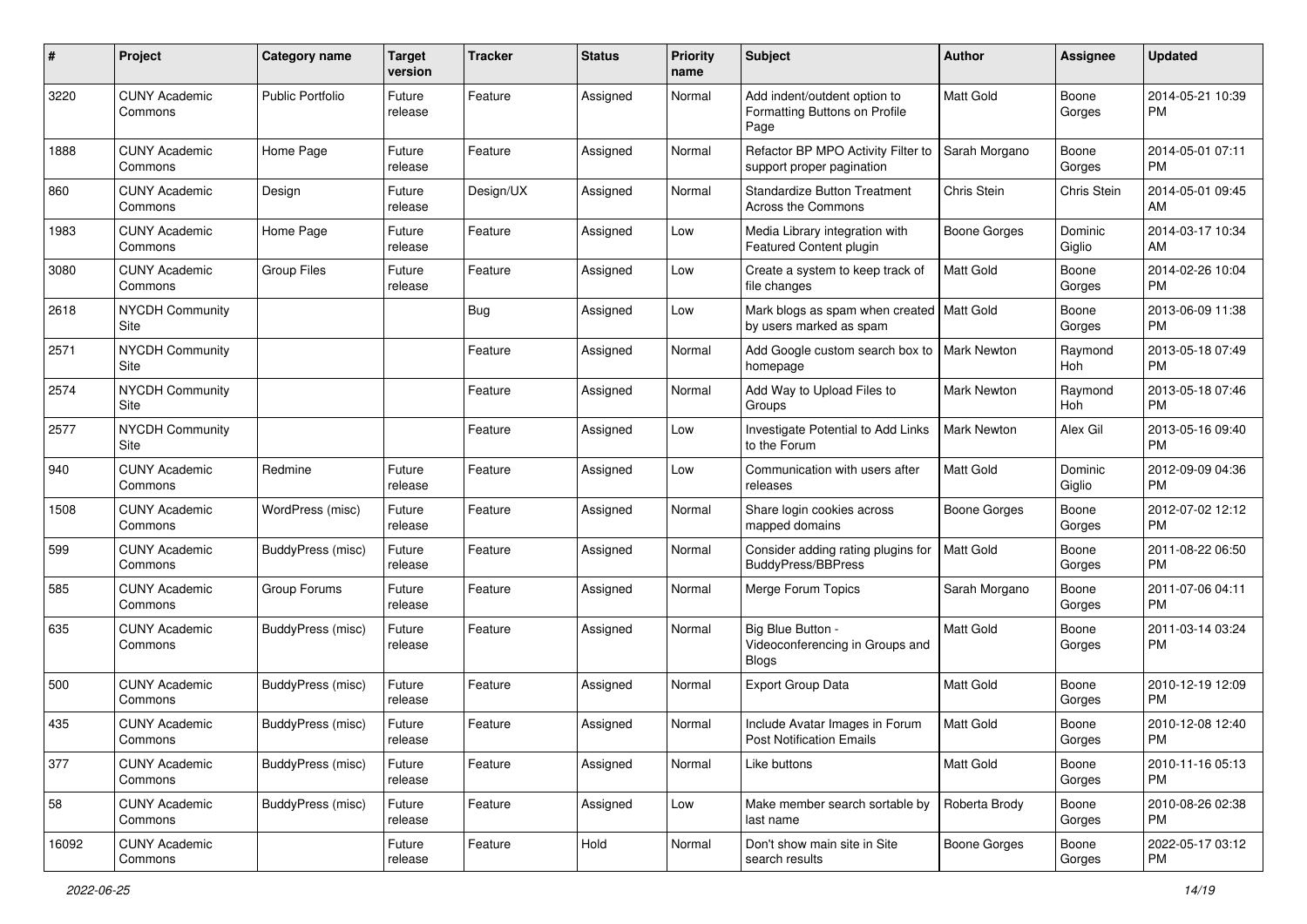| #     | Project                         | <b>Category name</b>     | Target<br>version | <b>Tracker</b> | <b>Status</b>        | <b>Priority</b><br>name | <b>Subject</b>                                                     | <b>Author</b>           | <b>Assignee</b>       | <b>Updated</b>                |
|-------|---------------------------------|--------------------------|-------------------|----------------|----------------------|-------------------------|--------------------------------------------------------------------|-------------------------|-----------------------|-------------------------------|
| 14113 | <b>CUNY Academic</b><br>Commons | WordPress (misc)         | Future<br>release | Bug            | Hold                 | Normal                  | Block Editor Not Working on this<br>page - Json error              | scott voth              | Boone<br>Gorges       | 2021-03-05 11:01<br>AM        |
| 13912 | <b>CUNY Academic</b><br>Commons |                          | Not tracked       | Feature        | Hold                 | Low                     | posting "missed schedule"                                          | Marilyn Weber           |                       | 2021-02-23 10:46<br>AM        |
| 11848 | <b>CUNY Academic</b><br>Commons |                          | Not tracked       | Support        | Hold                 | Normal                  | a Dean of Faculty wants to share<br>a large file                   | Marilyn Weber           |                       | 2019-09-24 08:44<br>AM        |
| 8991  | <b>CUNY Academic</b><br>Commons | Reply By Email           | Not tracked       | Bug            | Hold                 | Normal                  | RBE duplicate email message<br>issue                               | Matt Gold               | Raymond<br><b>Hoh</b> | 2018-02-18 08:53<br><b>PM</b> |
| 9060  | <b>CUNY Academic</b><br>Commons | Commons In A Box         | Not tracked       | <b>Bug</b>     | Hold                 | Normal                  | Problems with CBox image library<br>upload                         | Lisa Rhody              | Raymond<br><b>Hoh</b> | 2018-01-10 03:26<br><b>PM</b> |
| 8756  | <b>CUNY Academic</b><br>Commons | <b>Group Blogs</b>       | Future<br>release | Feature        | Hold                 | Normal                  | Connect multiple blogs to one<br>group?                            | Matt Gold               | Boone<br>Gorges       | 2017-09-30 10:42<br>AM        |
| 3369  | <b>CUNY Academic</b><br>Commons | Reply By Email           | Not tracked       | Outreach       | Hold                 | Normal                  | Release reply by email to WP<br>plugin directory                   | Matt Gold               | Raymond<br><b>Hoh</b> | 2016-03-01 12:46<br><b>PM</b> |
| 3939  | <b>CUNY Academic</b><br>Commons | <b>WordPress Plugins</b> | Future<br>release | Bug            | Hold                 | Normal                  | Activity stream support for<br>Co-Authors Plus plugin              | Raymond Hoh             | Raymond<br>Hoh        | 2015-11-09 06:13<br><b>PM</b> |
| 2576  | <b>NYCDH Community</b><br>Site  |                          |                   | Bug            | Hold                 | Low                     | Test Next Button in Javascript<br><b>Tutorial Under Activities</b> | <b>Mark Newton</b>      | Alex Gil              | 2013-05-18 02:55<br><b>PM</b> |
| 16290 | <b>CUNY Academic</b><br>Commons |                          |                   | Feature        | Reporter<br>Feedback | Normal                  | Add Table Of Contents Block<br>plug-in                             | Raffi<br>Khatchadourian |                       | 2022-06-24 10:26<br>AM        |
| 16245 | <b>CUNY Academic</b><br>Commons | WordPress (misc)         |                   | <b>Bug</b>     | Reporter<br>Feedback | Normal                  | Save Button missing on<br>WordPress Profile page                   | scott voth              | Raymond<br>Hoh        | 2022-06-16 03:09<br><b>PM</b> |
| 15169 | <b>CUNY Academic</b><br>Commons |                          | 2.0.2             | Support        | Reporter<br>Feedback | Normal                  | new Prelude website zipfiles for<br>custom theme and other files.  | Marilyn Weber           |                       | 2022-06-14 11:36<br>AM        |
| 15613 | <b>CUNY Academic</b><br>Commons |                          | 2.0.2             | Feature        | Reporter<br>Feedback | Normal                  | Adding "Passster" plugin                                           | Laurie Hurson           |                       | 2022-06-14 11:36<br>AM        |
| 15655 | <b>CUNY Academic</b><br>Commons |                          | 2.0.2             | Support        | Reporter<br>Feedback | Normal                  | Event Aggregator plugin?                                           | Marilyn Weber           |                       | 2022-06-14 11:36<br>AM        |
| 15978 | <b>CUNY Academic</b><br>Commons | WordPress - Media        | 2.0.2             | Support        | Reporter<br>Feedback | Normal                  | .tex files?                                                        | Marilyn Weber           | Raymond<br>Hoh        | 2022-06-14 11:36<br>AM        |
| 12121 | <b>CUNY Academic</b><br>Commons | <b>WordPress Plugins</b> | 2.0.2             | Feature        | Reporter<br>Feedback | Normal                  | Embedding H5P Iframes on<br><b>Commons Site</b>                    | Laurie Hurson           | Boone<br>Gorges       | 2022-06-14 11:36<br>AM        |
| 16110 | <b>CUNY Academic</b><br>Commons |                          |                   | Support        | Reporter<br>Feedback | Normal                  | remove Creative Commons<br>license from pages?                     | Marilyn Weber           | Raymond<br>Hoh        | 2022-05-17 06:11<br><b>PM</b> |
| 16099 | <b>CUNY Academic</b><br>Commons |                          |                   | Support        | Reporter<br>Feedback | Normal                  | request for Newsletter Glue                                        | Marilyn Weber           |                       | 2022-05-13 12:14<br><b>PM</b> |
| 15923 | <b>CUNY Academic</b><br>Commons |                          | Not tracked       | Feature        | Reporter<br>Feedback | Normal                  | <b>Bellows Plugin Adjustments</b>                                  | Laurie Hurson           |                       | 2022-04-20 10:10<br>AM        |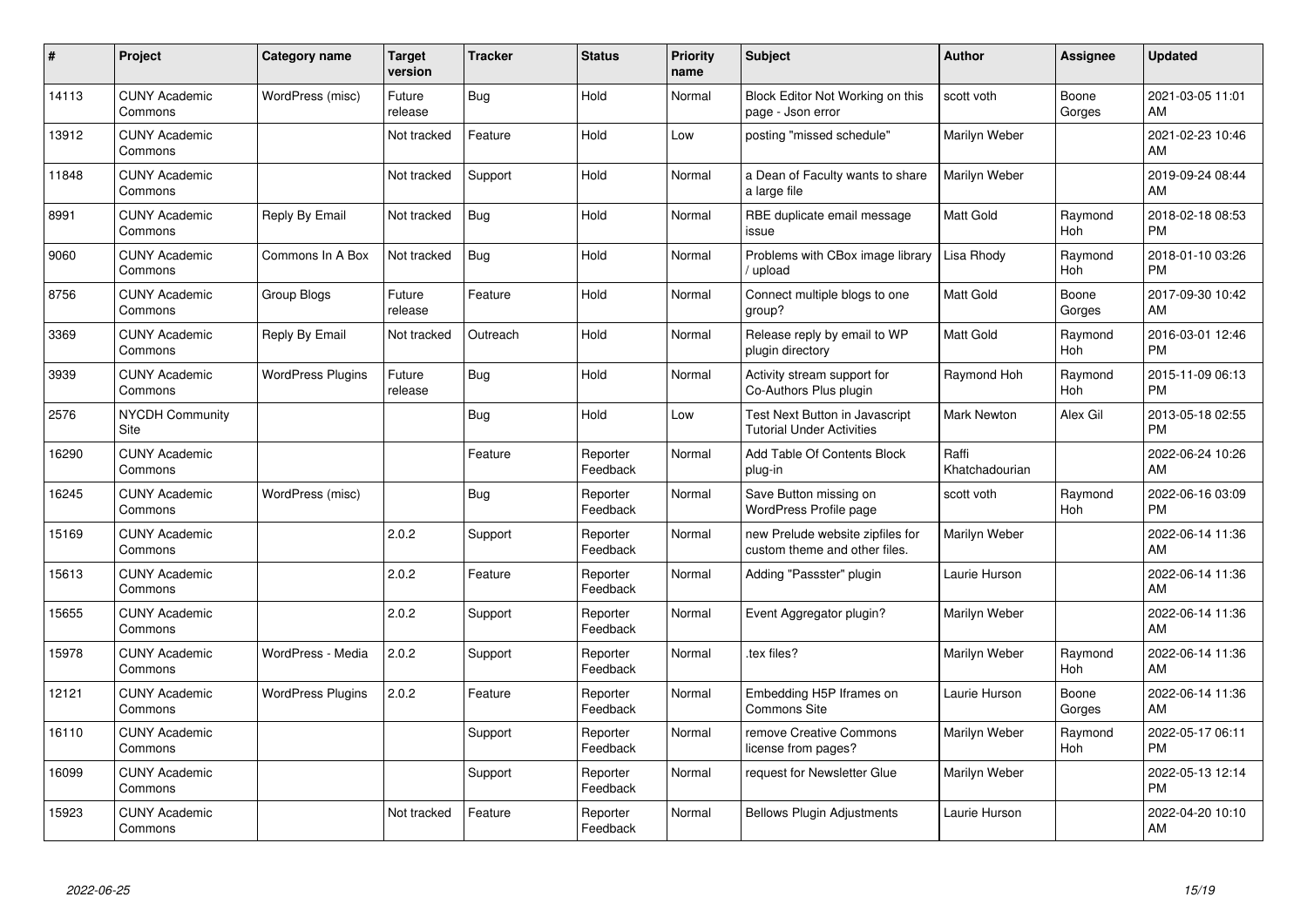| #     | Project                         | <b>Category name</b>     | <b>Target</b><br>version | <b>Tracker</b> | <b>Status</b>        | <b>Priority</b><br>name | <b>Subject</b>                                                | <b>Author</b>           | <b>Assignee</b>       | <b>Updated</b>                |
|-------|---------------------------------|--------------------------|--------------------------|----------------|----------------------|-------------------------|---------------------------------------------------------------|-------------------------|-----------------------|-------------------------------|
| 15516 | <b>CUNY Academic</b><br>Commons | <b>WordPress Plugins</b> |                          | Bug            | Reporter<br>Feedback | Normal                  | Can't publish or save draft of post<br>on wordpress.com       | Raffi<br>Khatchadourian | Raymond<br><b>Hoh</b> | 2022-03-02 05:52<br><b>PM</b> |
| 15370 | <b>CUNY Academic</b><br>Commons |                          |                          | Support        | Reporter<br>Feedback | Normal                  | All-in-One Event Calendar?                                    | Marilyn Weber           |                       | 2022-02-17 11:03<br>AM        |
| 15176 | <b>CUNY Academic</b><br>Commons |                          | Not tracked              | Support        | Reporter<br>Feedback | Normal                  | Archiving Q Writing & Old<br>Wordpress Sites on the Commons   | Laurie Hurson           |                       | 2022-02-08 10:28<br>AM        |
| 15242 | <b>CUNY Academic</b><br>Commons | Performance              | Not tracked              | Bug            | Reporter<br>Feedback | Normal                  | Slugist site                                                  | Raffi<br>Khatchadourian | Boone<br>Gorges       | 2022-02-07 11:14<br>AM        |
| 15260 | <b>CUNY Academic</b><br>Commons |                          |                          | Support        | Reporter<br>Feedback | Normal                  | Diacritical markings   European<br><b>Stages</b>              | Marilyn Weber           |                       | 2022-02-04 08:16<br>AM        |
| 14504 | <b>CUNY Academic</b><br>Commons |                          | Not tracked              | Publicity      | Reporter<br>Feedback | Normal                  | Adding showcases to home page<br>menu                         | Laurie Hurson           | Boone<br>Gorges       | 2022-01-19 03:26<br><b>PM</b> |
| 14983 | <b>CUNY Academic</b><br>Commons | WordPress (misc)         | Not tracked              | Support        | Reporter<br>Feedback | Normal                  | "Read More" tag not working                                   | Rebecca Krisel          | Raymond<br>Hoh        | 2021-11-23 01:17<br><b>PM</b> |
| 14900 | <b>CUNY Academic</b><br>Commons |                          | Not tracked              | Support        | Reporter<br>Feedback | Normal                  | previous theme?                                               | Marilyn Weber           |                       | 2021-10-25 10:31<br>AM        |
| 14842 | <b>CUNY Academic</b><br>Commons |                          | Not tracked              | Support        | Reporter<br>Feedback | Normal                  | Question about widgets and block<br>editor                    | Gina Cherry             |                       | 2021-10-06 03:01<br><b>PM</b> |
| 14784 | <b>CUNY Academic</b><br>Commons |                          |                          | Support        | Reporter<br>Feedback | Normal                  | User report of logo problem when<br>using Customizer theme    | Marilyn Weber           |                       | 2021-09-17 10:25<br>AM        |
| 14629 | <b>CUNY Academic</b><br>Commons |                          | Not tracked              | Bug            | Reporter<br>Feedback | Normal                  | Possible Post Order Bug?                                      | <b>Syelle Graves</b>    |                       | 2021-09-14 10:47<br>AM        |
| 14538 | <b>CUNY Academic</b><br>Commons |                          | Not tracked              | Support        | Reporter<br>Feedback | Normal                  | <b>Weebly To Commons</b>                                      | Laurie Hurson           |                       | 2021-09-14 10:47<br>AM        |
| 14483 | <b>CUNY Academic</b><br>Commons | WordPress - Media        | Not tracked              | <b>Bug</b>     | Reporter<br>Feedback | Normal                  | Wordpress PDF Embed Stopped<br>Working after JITP Media Clone | Patrick DeDauw          | Boone<br>Gorges       | 2021-05-20 01:51<br><b>PM</b> |
| 14398 | <b>CUNY Academic</b><br>Commons |                          | Not tracked              | Support        | Reporter<br>Feedback | Normal                  | Events plug-in notification<br>problem                        | Marilyn Weber           |                       | 2021-05-11 11:21<br>AM        |
| 14074 | <b>CUNY Academic</b><br>Commons | WordPress (misc)         | Not tracked              | Support        | Reporter<br>Feedback | Normal                  | page password protection<br>problem                           | Marilyn Weber           |                       | 2021-03-02 11:03<br>AM        |
| 13975 | <b>CUNY Academic</b><br>Commons | Social Paper             | Not tracked              | Support        | Reporter<br>Feedback | Normal                  | can't approve comments on<br>Social Paper paper               | Marilyn Weber           |                       | 2021-02-12 09:33<br>AM        |
| 7115  | <b>CUNY Academic</b><br>Commons | Groups (misc)            | Future<br>release        | Feature        | Reporter<br>Feedback | Normal                  | make licensing info clear during<br>group creation            | <b>Matt Gold</b>        | Raymond<br><b>Hoh</b> | 2020-12-08 11:32<br>AM        |
| 13328 | <b>CUNY Academic</b><br>Commons | Group Forums             | Not tracked              | Bug            | Reporter<br>Feedback | Normal                  | cross-posting in two related<br>groups                        | Marilyn Weber           | Raymond<br>Hoh        | 2020-09-15 10:39<br><b>PM</b> |
| 13255 | <b>CUNY Academic</b><br>Commons |                          | Not tracked              | Support        | Reporter<br>Feedback | Normal                  | Accessibility problems                                        | Marilyn Weber           |                       | 2020-09-01 05:48<br>PM        |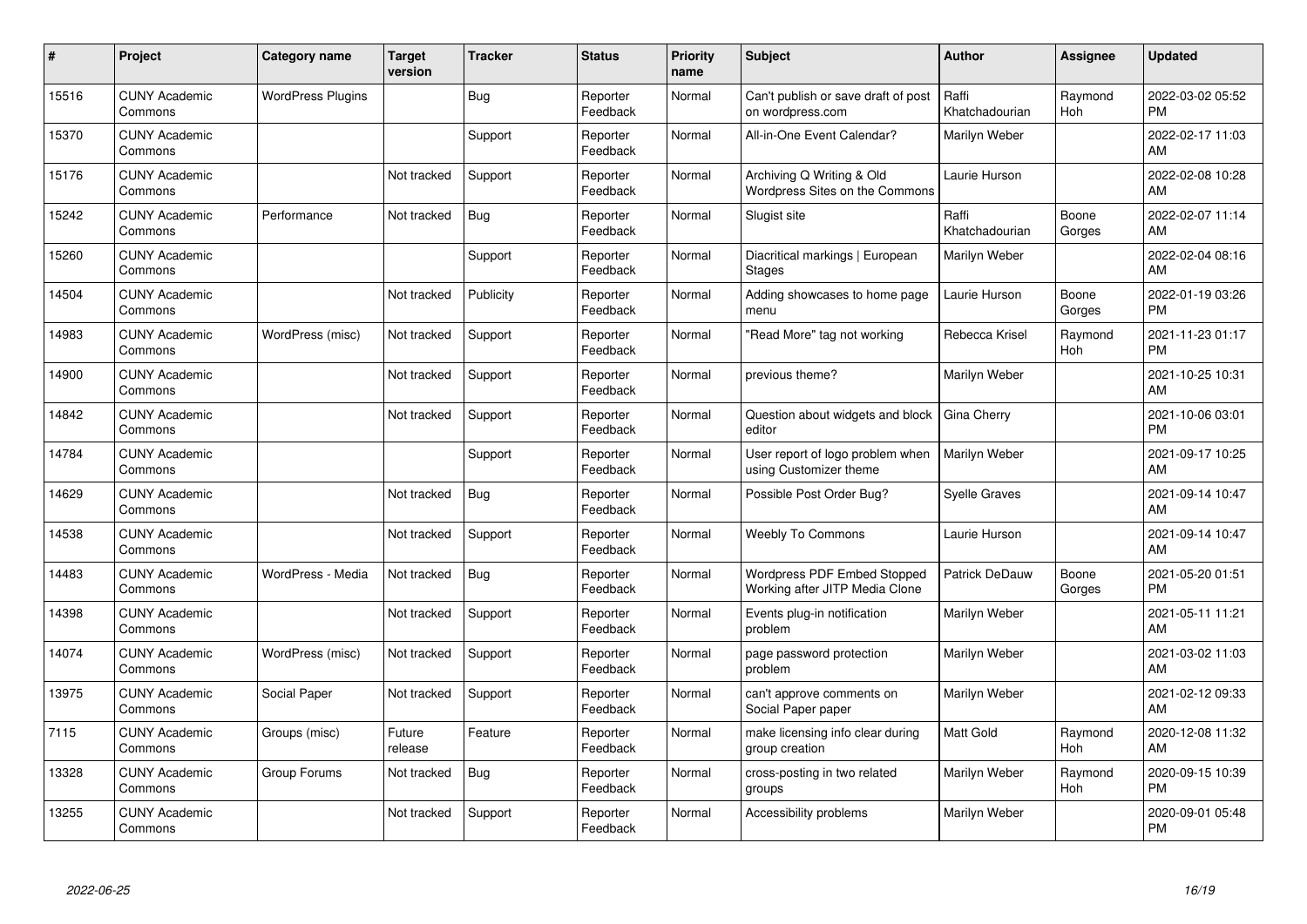| #     | <b>Project</b>                  | <b>Category name</b>       | <b>Target</b><br>version | <b>Tracker</b> | <b>Status</b>        | Priority<br>name | <b>Subject</b>                                                                                | <b>Author</b> | Assignee              | <b>Updated</b>                |
|-------|---------------------------------|----------------------------|--------------------------|----------------|----------------------|------------------|-----------------------------------------------------------------------------------------------|---------------|-----------------------|-------------------------------|
| 13034 | <b>CUNY Academic</b><br>Commons |                            | Not tracked              | Support        | Reporter<br>Feedback | Normal           | a site is asking people to join the<br>Commons to get a download                              | Marilyn Weber |                       | 2020-07-12 07:23<br>AM        |
| 12741 | <b>CUNY Academic</b><br>Commons | <b>WordPress Plugins</b>   | Not tracked              | Support        | Reporter<br>Feedback | Normal           | Tableau Public Viz Block                                                                      | Marilyn Weber | Raymond<br><b>Hoh</b> | 2020-05-12 11:00<br>AM        |
| 12446 | <b>CUNY Academic</b><br>Commons | Groups (misc)              | Future<br>release        | Feature        | Reporter<br>Feedback | Normal           | Toggle default site to group forum<br>posting                                                 | Laurie Hurson | Laurie Hurson         | 2020-03-10 11:57<br>AM        |
| 12484 | <b>CUNY Academic</b><br>Commons |                            | Not tracked              | Support        | Reporter<br>Feedback | Normal           | Sign up Code for COIL Course<br>starting in March                                             | Laurie Hurson | Matt Gold             | 2020-03-02 02:26<br><b>PM</b> |
| 12360 | <b>CUNY Academic</b><br>Commons | <b>WordPress Themes</b>    | Not tracked              | <b>Bug</b>     | Reporter<br>Feedback | Normal           | site just says "DANTE We are<br>currently in maintenance mode,<br>please check back shortly." | Marilyn Weber |                       | 2020-02-04 12:13<br><b>PM</b> |
| 12350 | <b>CUNY Academic</b><br>Commons | <b>Blogs (BuddyPress)</b>  | Not tracked              | Support        | Reporter<br>Feedback | Normal           | URL creation problem                                                                          | Marilyn Weber |                       | 2020-02-03 11:27<br>AM        |
| 12198 | <b>CUNY Academic</b><br>Commons |                            | Not tracked              | <b>Bug</b>     | Reporter<br>Feedback | Normal           | Duplicate listing in My Sites                                                                 | Tom Harbison  |                       | 2019-12-09 05:50<br><b>PM</b> |
| 11971 | <b>CUNY Academic</b><br>Commons | <b>Email Notifications</b> | Future<br>release        | <b>Bug</b>     | Reporter<br>Feedback | Low              | Pictures obscured in emailed post<br>notifications                                            | Marilyn Weber | Raymond<br><b>Hoh</b> | 2019-11-21 01:14<br><b>PM</b> |
| 11945 | <b>CUNY Academic</b><br>Commons | Reckoning                  | Future<br>release        | Feature        | Reporter<br>Feedback | Normal           | Add Comments bubble to<br>Reckoning views                                                     | Boone Gorges  | Boone<br>Gorges       | 2019-11-12 05:14<br><b>PM</b> |
| 12004 | <b>CUNY Academic</b><br>Commons |                            | Not tracked              | Support        | Reporter<br>Feedback | Normal           | Notifications for spam blog<br>comments                                                       | Gina Cherry   | Raymond<br>Hoh        | 2019-11-01 12:05<br><b>PM</b> |
| 11788 | <b>CUNY Academic</b><br>Commons | <b>WordPress Plugins</b>   | Future<br>release        | Support        | Reporter<br>Feedback | Normal           | Plugin Request - Browse Aloud                                                                 | scott voth    |                       | 2019-09-24 08:42<br>AM        |
| 10273 | <b>CUNY Academic</b><br>Commons | Registration               | Not tracked              | Support        | Reporter<br>Feedback | Normal           | users combining CF and campus<br>address                                                      | Marilyn Weber |                       | 2019-09-18 10:58<br>AM        |
| 10678 | <b>CUNY Academic</b><br>Commons |                            | Not tracked              | Bug            | Reporter<br>Feedback | High             | Newsletter Plugin Not Sending<br><b>Out Newsletters</b>                                       | Mark Webb     | Boone<br>Gorges       | 2019-09-16 09:38<br><b>PM</b> |
| 11787 | <b>CUNY Academic</b><br>Commons |                            | Not tracked              | Support        | Reporter<br>Feedback | Normal           | automated comments notifications<br>on ZenDesk                                                | Marilyn Weber |                       | 2019-08-26 06:18<br><b>PM</b> |
| 11771 | <b>CUNY Academic</b><br>Commons |                            | Not tracked              | Support        | Reporter<br>Feedback | Normal           | post displays in sections                                                                     | Marilyn Weber |                       | 2019-08-20 10:34<br>AM        |
| 11493 | <b>CUNY Academic</b><br>Commons | Domain Mapping             | Not tracked              | Support        | Reporter<br>Feedback | Normal           | Domain Mapping Request - Talia<br>Schaffer                                                    | scott voth    | <b>Matt Gold</b>      | 2019-08-06 08:39<br>AM        |
| 11556 | <b>CUNY Academic</b><br>Commons | Courses                    | Not tracked              | Bug            | Reporter<br>Feedback | Normal           | Instructor name given in course<br>listing                                                    | Tom Harbison  |                       | 2019-06-25 04:12<br><b>PM</b> |
| 11509 | <b>CUNY Academic</b><br>Commons |                            | Not tracked              | Support        | Reporter<br>Feedback | Normal           | deleted Page causing a Menu<br>problem?                                                       | Marilyn Weber |                       | 2019-06-04 09:54<br>AM        |
| 11415 | <b>CUNY Academic</b><br>Commons | <b>WordPress Plugins</b>   | Not tracked              | <b>Bug</b>     | Reporter<br>Feedback | Normal           | Blog Subscriptions in Jetpack                                                                 | Laurie Hurson |                       | 2019-05-14 10:34<br>AM        |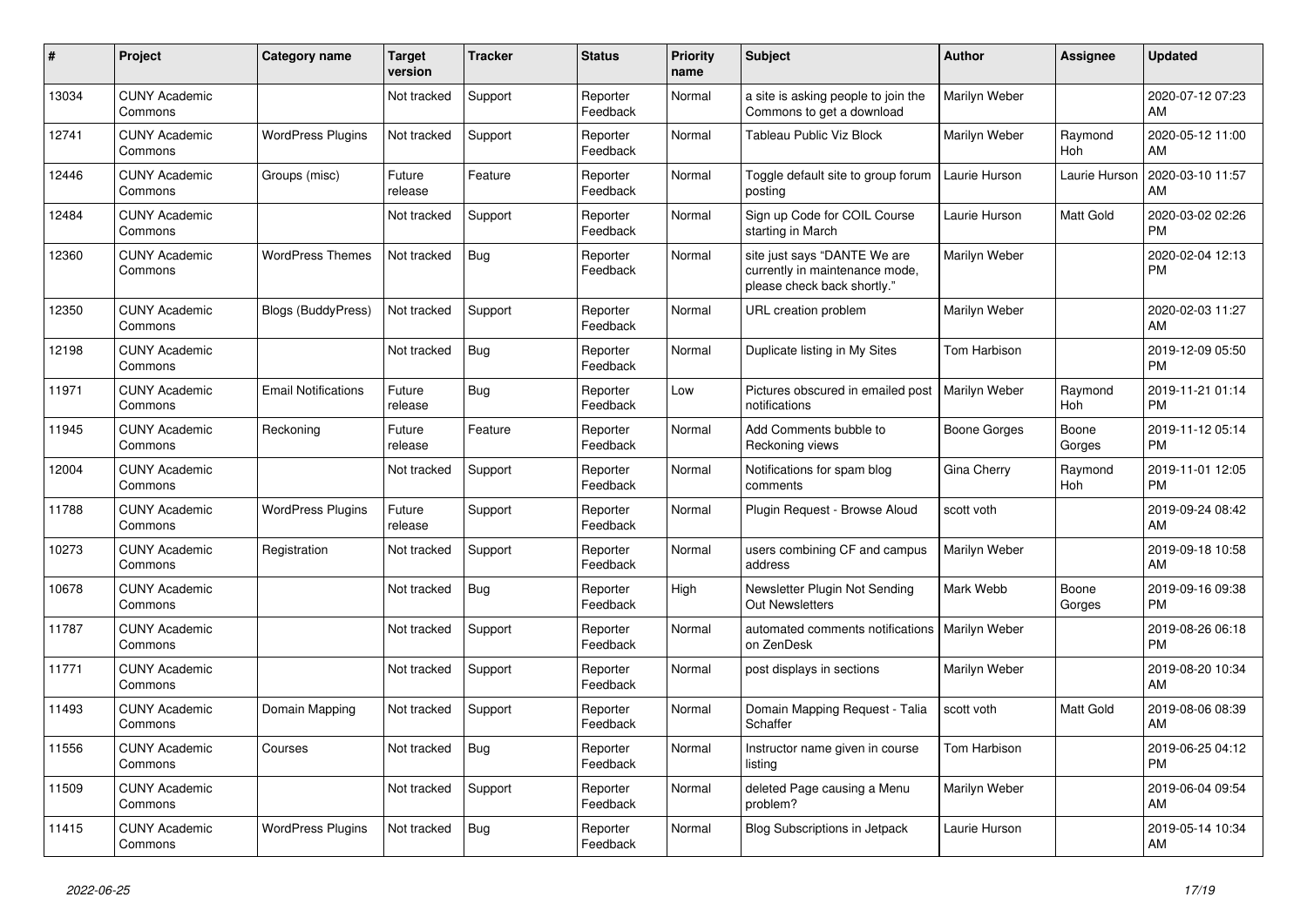| #     | <b>Project</b>                  | Category name              | <b>Target</b><br>version | <b>Tracker</b> | <b>Status</b>        | <b>Priority</b><br>name | <b>Subject</b>                                                                                  | <b>Author</b>           | Assignee        | <b>Updated</b>                |
|-------|---------------------------------|----------------------------|--------------------------|----------------|----------------------|-------------------------|-------------------------------------------------------------------------------------------------|-------------------------|-----------------|-------------------------------|
| 11386 | <b>CUNY Academic</b><br>Commons | WordPress - Media          | Not tracked              | Support        | Reporter<br>Feedback | Normal                  | disappearing images                                                                             | scott voth              | Boone<br>Gorges | 2019-05-14 10:32<br>AM        |
| 11449 | <b>CUNY Academic</b><br>Commons | WordPress - Media          | Not tracked              | Support        | Reporter<br>Feedback | Normal                  | Cloning Media Library for JITP<br>from Staging to Production Site                               | Patrick DeDauw          | Boone<br>Gorges | 2019-05-13 12:00<br><b>PM</b> |
| 11149 | <b>CUNY Academic</b><br>Commons |                            | Not tracked              | Support        | Reporter<br>Feedback | Normal                  | comments getting blocked                                                                        | Marilyn Weber           | Raymond<br>Hoh  | 2019-03-26 11:40<br>AM        |
| 1544  | <b>CUNY Academic</b><br>Commons | Groups (misc)              | Future<br>release        | Feature        | Reporter<br>Feedback | Normal                  | Group Filtering and Sorting                                                                     | Matt Gold               | Chris Stein     | 2019-03-01 02:25<br><b>PM</b> |
| 11120 | <b>CUNY Academic</b><br>Commons | <b>WordPress Plugins</b>   | Not tracked              | Bug            | Reporter<br>Feedback | Normal                  | Events Manager Events Not<br>Showing Up                                                         | Mark Webb               |                 | 2019-02-27 04:10<br><b>PM</b> |
| 11131 | <b>CUNY Academic</b><br>Commons |                            | Future<br>release        | Feature        | Reporter<br>Feedback | Normal                  | Image Annotation Plugins                                                                        | Laurie Hurson           |                 | 2019-02-26 11:33<br>AM        |
| 11077 | <b>CUNY Academic</b><br>Commons | Events                     | Not tracked              | Feature        | Reporter<br>Feedback | Normal                  | Show event category description<br>in event list view                                           | Raffi<br>Khatchadourian |                 | 2019-02-12 10:38<br><b>PM</b> |
| 10982 | <b>CUNY Academic</b><br>Commons | Domain Mapping             | Not tracked              | Support        | Reporter<br>Feedback | Normal                  | <b>CNAME</b> question                                                                           | scott voth              |                 | 2019-01-22 04:29<br><b>PM</b> |
| 10769 | <b>CUNY Academic</b><br>Commons | <b>WordPress Themes</b>    | Not tracked              | <b>Bug</b>     | Reporter<br>Feedback | Normal                  | 2011 Theme Sidebar                                                                              | Mark Webb               |                 | 2018-12-04 04:09<br><b>PM</b> |
| 10657 | <b>CUNY Academic</b><br>Commons |                            | Not tracked              | Support        | Reporter<br>Feedback | Normal                  | child theme problems                                                                            | Marilyn Weber           |                 | 2018-11-08 01:19<br><b>PM</b> |
| 9289  | <b>CUNY Academic</b><br>Commons | <b>WordPress Plugins</b>   | Future<br>release        | Bug            | Reporter<br>Feedback | Normal                  | Email Users Plugin                                                                              | Laurie Hurson           | Boone<br>Gorges | 2018-10-24 12:34<br><b>PM</b> |
| 9947  | <b>CUNY Academic</b><br>Commons | <b>WordPress Plugins</b>   | Future<br>release        | Feature        | Reporter<br>Feedback | Normal                  | Install H5P quiz plugin                                                                         | Matt Gold               | Boone<br>Gorges | 2018-09-11 11:01<br>AM        |
| 10262 | <b>CUNY Academic</b><br>Commons |                            | Not tracked              | <b>Bug</b>     | Reporter<br>Feedback | Normal                  | Newsletter Plugin: Broken Image<br>at Bottom of All Newsletters                                 | Mark Webb               | Raymond<br>Hoh  | 2018-08-30 05:17<br><b>PM</b> |
| 9979  | <b>CUNY Academic</b><br>Commons | <b>Email Notifications</b> | Not tracked              | Bug            | Reporter<br>Feedback | Normal                  | Reports of slow email activation<br>emails                                                      | <b>Matt Gold</b>        | Boone<br>Gorges | 2018-08-29 09:40<br><b>PM</b> |
| 10040 | <b>CUNY Academic</b><br>Commons | WordPress (misc)           | Not tracked              | <b>Bug</b>     | Reporter<br>Feedback | Normal                  | User doesn't see full list of themes   Matt Gold                                                |                         | Boone<br>Gorges | 2018-07-25 10:12<br>AM        |
| 9515  | <b>CUNY Academic</b><br>Commons | <b>WordPress Plugins</b>   | Not tracked              | <b>Bug</b>     | Reporter<br>Feedback | Normal                  | Text to Speech plugin - "More<br>Slowly" checkbox not working                                   | scott voth              | Boone<br>Gorges | 2018-06-13 02:26<br><b>PM</b> |
| 9207  | <b>CUNY Academic</b><br>Commons |                            | Future<br>release        | Support        | Reporter<br>Feedback | Normal                  | display dashboards made in<br>Tableau?                                                          | Marilyn Weber           | Boone<br>Gorges | 2018-04-10 10:42<br>AM        |
| 9211  | <b>CUNY Academic</b><br>Commons | <b>WordPress Plugins</b>   | Future<br>release        | Support        | Reporter<br>Feedback | Normal                  | Auto-Role Setting in Forum Plugin<br><b>Causing Some Confusion</b>                              | Luke Waltzer            | Boone<br>Gorges | 2018-03-13 11:44<br>AM        |
| 8675  | <b>CUNY Academic</b><br>Commons | User Onboarding            | Future<br>release        | <b>Bug</b>     | Reporter<br>Feedback | Low                     | Add new User search screen calls<br>for the input of email address but<br>doesn't work with one | Paul Hebert             | Boone<br>Gorges | 2017-10-11 11:17<br>AM        |